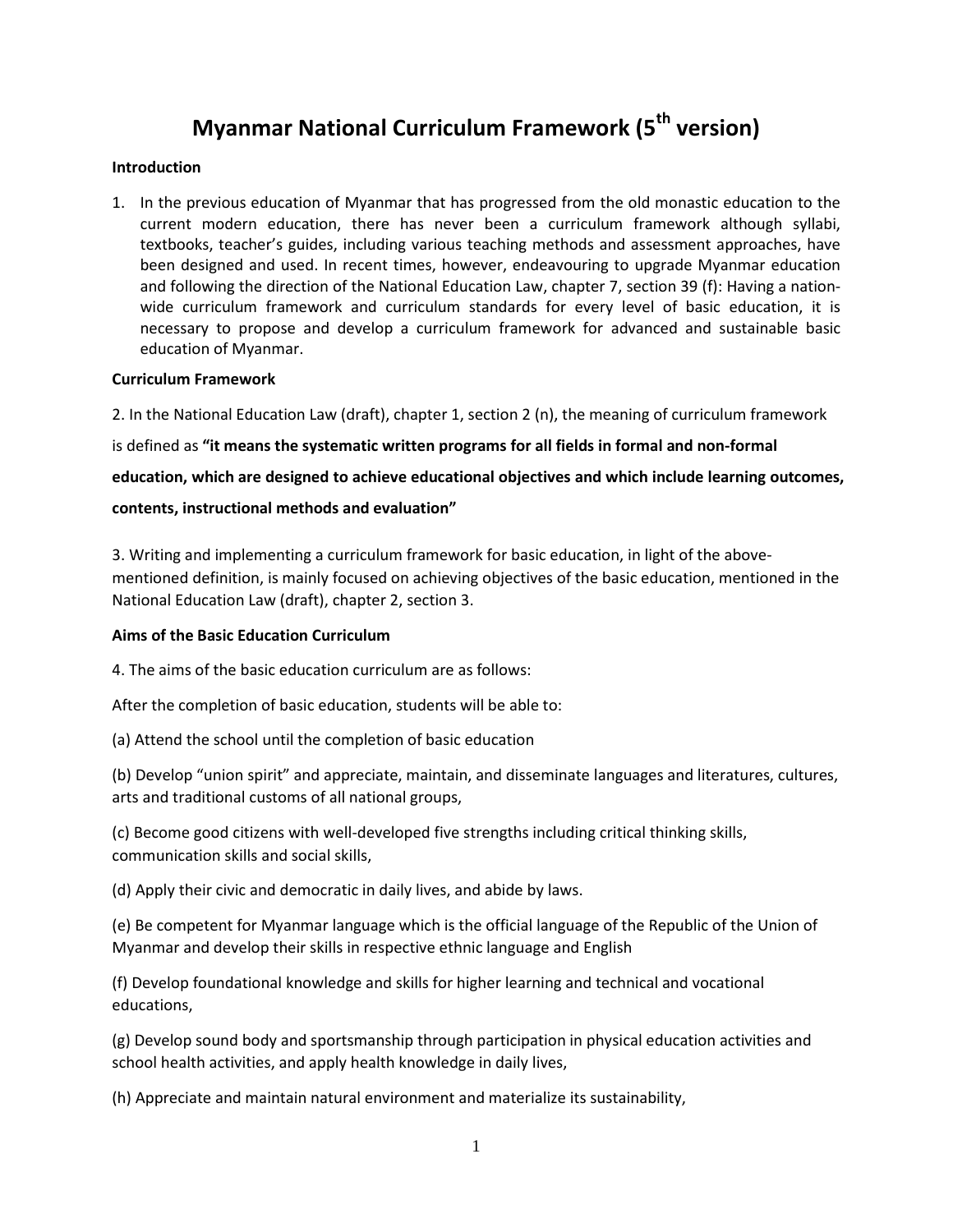(i) Become global citizens with awareness and appreciation of human diversity and abilities to practice basic knowledge of peace in their daily lives,

(j) Take pride in being a citizen of the Union of Myanmar,

5. In order to realize the above-mentioned aims, thirteen guiding principles as mentioned in the following need to be employed in the design and development of Basic Education Curriculum in Myanmar.

#### **Guiding Principles for Basic Education Curriculum in Myanmar**

Thirteen guiding principles to be employed in the design and development of Basic Education Curriculum in Myanmar are as follows:

#### (a) **All-round, Balanced Development**

Students must be nurtured with focus on all-round, balanced development especially in terms of intellectual, physical, social, moral, emotional and aesthetic dimensions.

# (b) **Good Citizenship**

Students must be nurtured to become **good citizens** both at the national level and at the global level.

# (c) **21st Century Skills**

**21st century skills** must be developed in order to pave the way for the development of Myanmar society both at the national level and at the global level. Thus, these skills and themes become an integral part of the school curriculum and are to be designed for learning (i) through integrated study in all related areas and (ii) through specialized study as a separate area of learning.

#### (d) **Notion of Completion in Itself**

Students must be well developed in terms of necessary knowledge, skills and attitudes as an evidence of **completion in itself** at the end of each level of the three levels of Basic Education, i.e., Primary, Middle and High School levels

#### (e) **Preparation for Higher Learning**

Students must have necessary foundational knowledge, skills and attitudes for **higher learning** that can be pursued either in the form of **academic learning** or **vocational learning**.

# (f) **Preparation for One's life in Myanmar Society and Modern Economy**

Students must have necessary learning experiences as a preparation for their lives in Myanmar Society and getting on well with the modern economy.

#### (g) **Balance in Academic Literacy**

A balance in academic literacy is to be achieved through promotion of academic development in both science and arts areas of learning.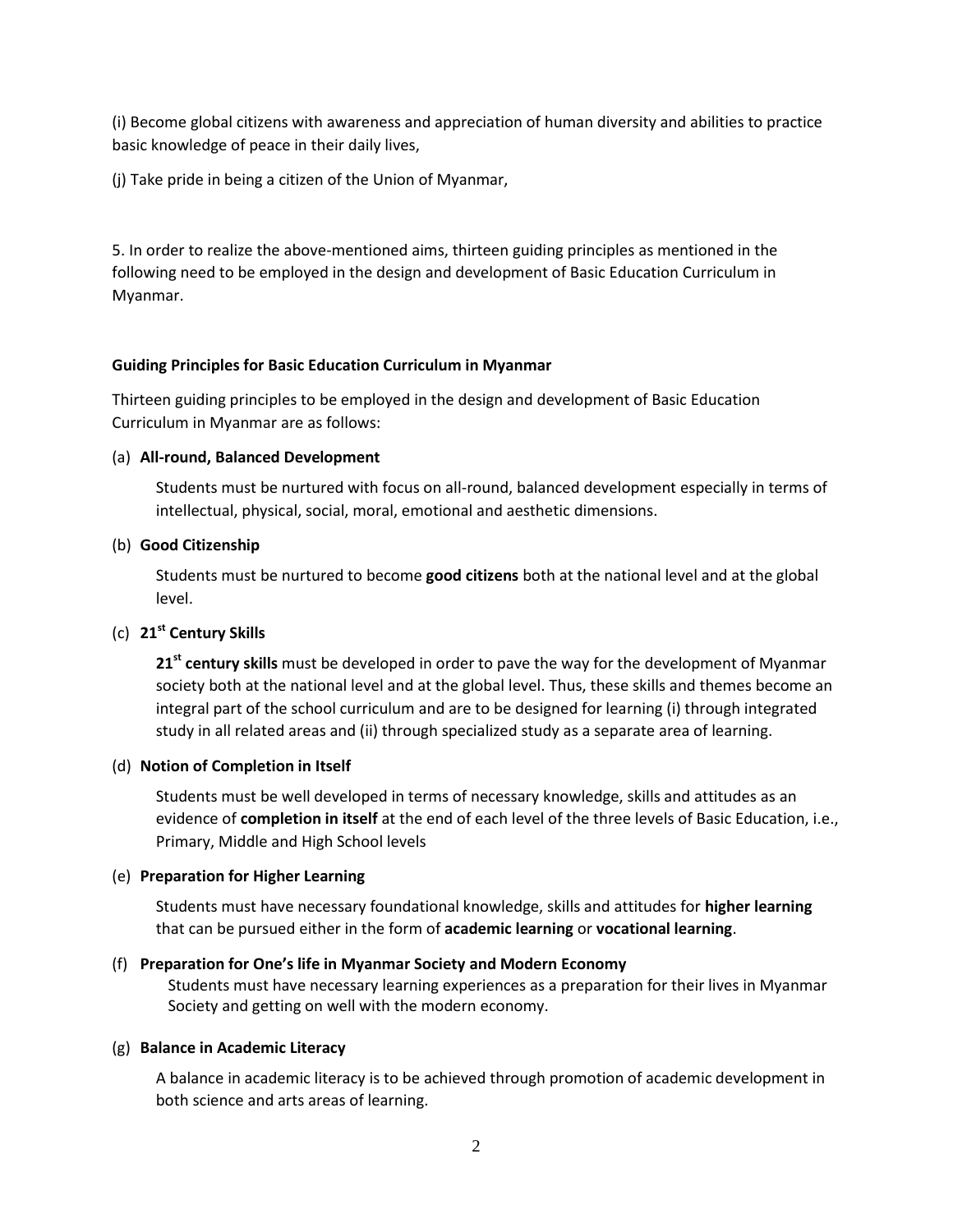#### (h) **Appreciation of All Cultures, Customs and Traditions**

Students must be nurtured to develop an **appreciation of all cultures, customs and traditions of all national groups** at the national level and **all other nations** at the global level.

#### (i) **Medium of Instruction**

Either of Myanmar and English languages or both can be used as the medium of instruction. If necessary in the basic education level, an ethnic language can be used as the medium of instruction together with Myanmar language. (National Education Law section 43)

#### (j) **Languages of National Groups**

According to the National Education Law, chapter 8, section 44 (In Regions or States, the teaching of ethnic languages and literature can be implemented by the Regional or State governments, starting from the primary level and step by step extending it to higher grades), textbooks for teaching ethnic language must be prepared by responsible personnel in respective States/Regions. These national language textbooks need to be approved by the Basic Education Curriculum Committee. Decisions regarding how to and when to use these national language textbooks are to be made by the respective States/Regions.

#### (k) **Service to Family, School, Community and Society**

Students must have necessary opportunities to develop the notion of **service to family, school, community and society.**

#### (l) **Peaceful Coexistence and Living in Harmony**

The notion of **Peaceful Coexistence** and **Living in Harmony and Conflict Resolution Skills** must be developed in students at all levels of society - community, national and global.

#### (m) **Promoting Equality**

The curriculum, textbooks and other teaching learning materials must be one that promotes students' learning equally. Despite there are any differences in gender, race, language, and economic status, equal learning environment should be provided.

#### **The levels and grades of the Basic Education**

7. In the National Education Law, chapter 5, section 16, 18 and 19, the level of basic education will be designated as follows:

Section 16 (a) Basic education is divided into the following three levels having led to 12 year of totally educational terms after the completion of kindergarten,

- i. Primary education,
- ii. Middle school education,
- iii. High school education,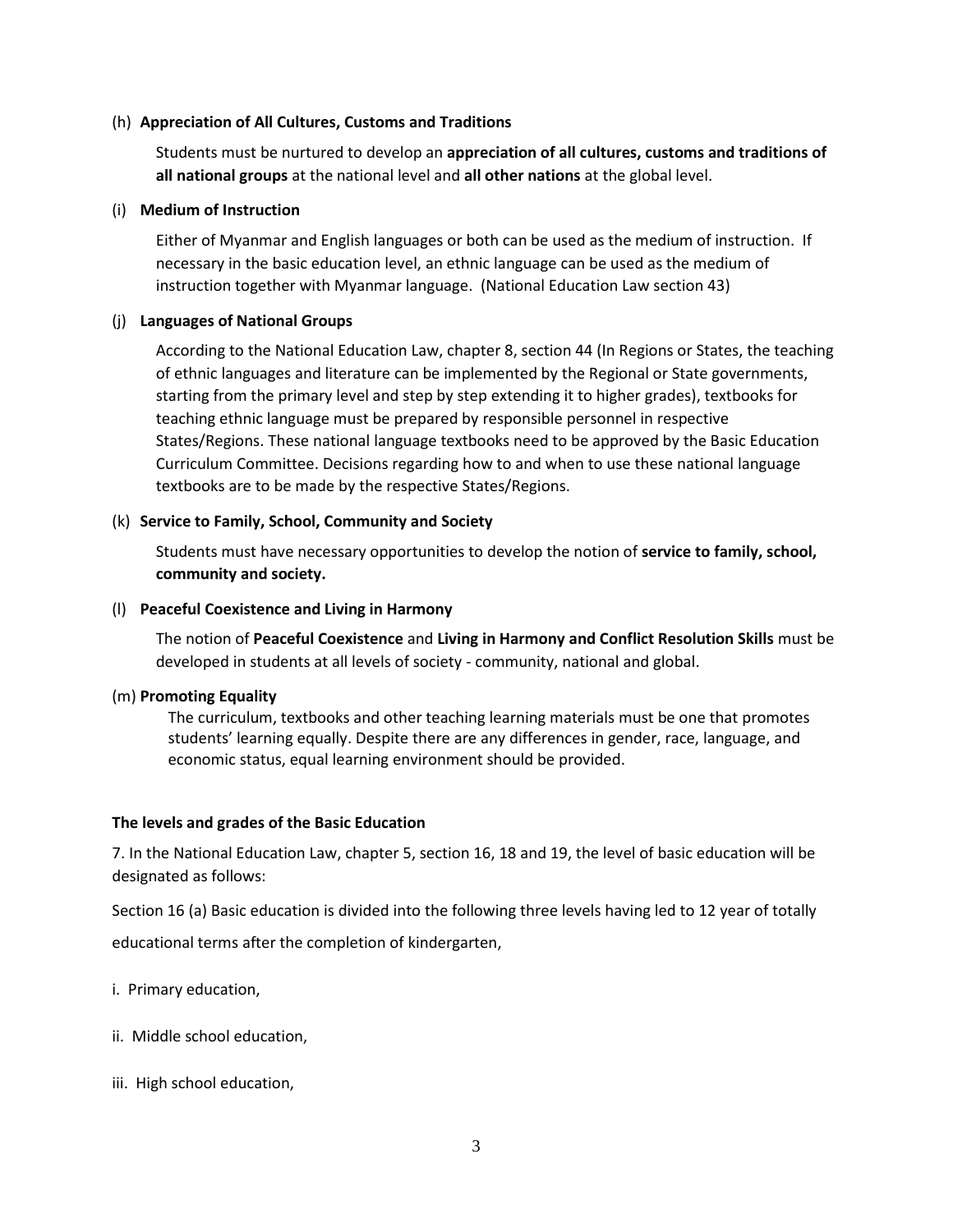- a. Kindergarten shall be regarded as the basic level of primary education,
- b. In order to complete one of the levels of education listed in sub-section (a), the competency of educational level shall be assessed.
- 18. a. Children who have attained the age of five years shall enter kindergarten.
	- b. Children who have attained the age of six years shall enter the first grade of primary school.
- 19. English shall be taught starting from the primary level.

#### **The Curriculum structures of Basic Education**

- 8. The Curriculum Structures of Basic Education will be formed as follows:
- (a) Kindergarten Education Curriculum Framework
- (b) Primary Education Curriculum Framework
- (c) Middle School Education Curriculum Framework
- (d) High School Education Curriculum Framework

#### **Kindergarten Education Curriculum Structure**

- 9. Aims of kindergarten education are as follows:
- (a) To be self-directed, independent, have a strong sense of being,
- (b) To be happy, healthy, and well-nourished,
- (c) To be wishing to explore further reading, writing, mathematical and knowledge activities, and
- (d) To be contributing to the well-being of the group

10. **Curriculum Structure:** In order to implement kindergarten education, the curriculum structure is formed with the following six learning areas according to the students' age and developmental stage.

- (a) Wellbeing
- (b) Moral, Social and Emotional Development
- (c) Communication
- (d) Appreciation of the Arts and Creativity
- (e) Exploring Mathematics
- (f) Knowledge and Understanding of the World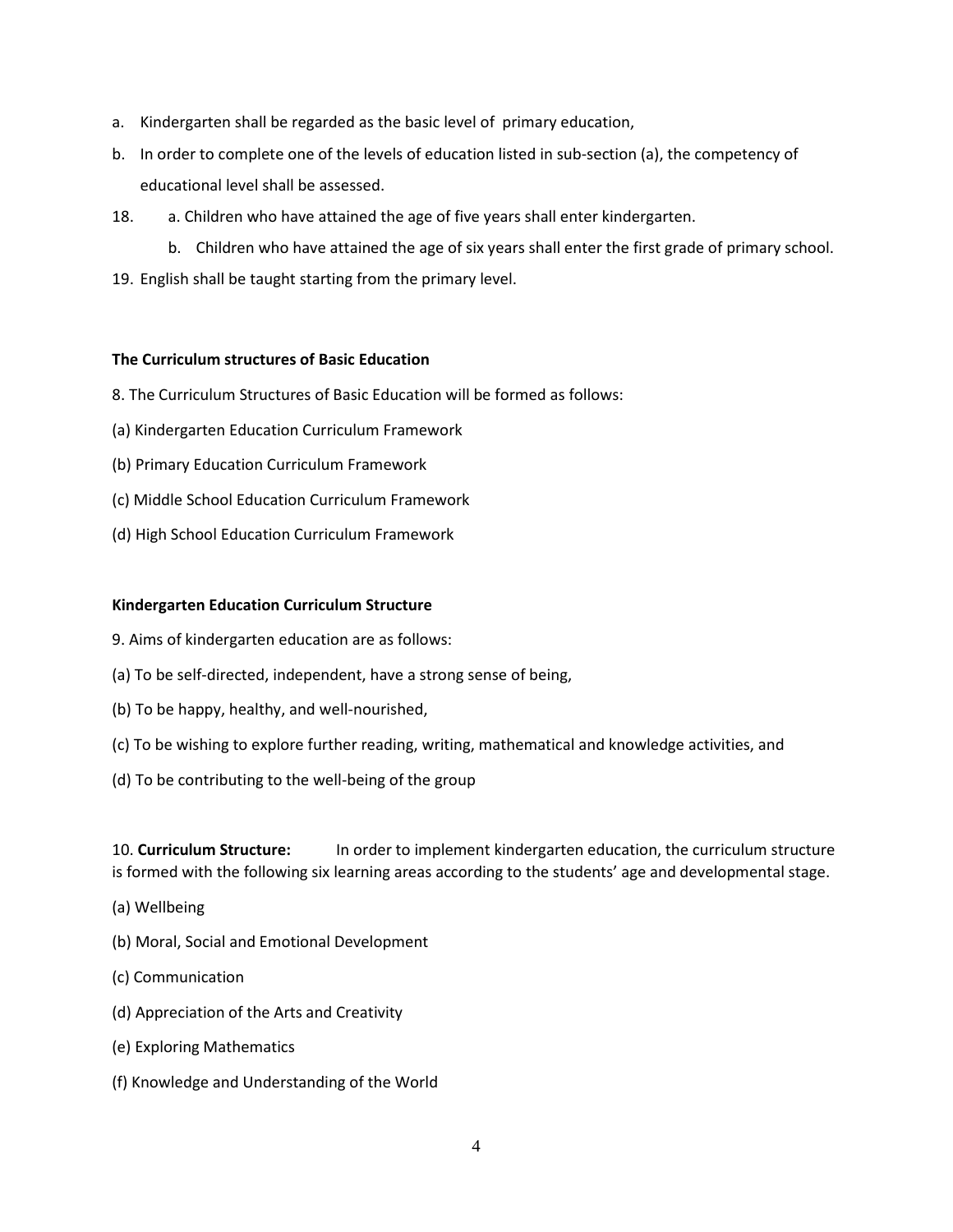11. Detailed learning outcomes for each learning area will be designated and a plan is made in the form of a written activity guide which helps students achieve those outcomes. There are four instructional hours per day, 20 hours per week and 32 weeks per year in kindergarten school year, and the total of instructional hours per year is 640.

# 12. **Teaching Learning Approaches**

Depending on the different levels of intelligence, various ways of learning, integrated methods and approaches that can enable children to participate actively should be used. Learning activities should be prepared in consideration of learning contents and children's needs and interests, which can promote to create better environment for learning, which is known as Child Centered Approach (CCA).

# 13. **Assessment**

There are no traditional formal written tests or examinations. Assessment is a continuous planned process of identifying, gathering and interpreting information about the development and learning of young children. Teachers must keep the records for that and use the information to enhance their development and learning through planned activities.

# **Primary Education Curriculum Framework**

14. Aims of primary education are as follows:

(a) To demonstrate achievement of age-appropriate, balanced, all-round development, i.e., intellectually, physically, socially, morally, socially and economically,

(b) To demonstrate basic mastery of four skills of Myanmar language (listening, speaking, reading and writing skills) and to apply them in daily life according to the age-level,

(c) To demonstrate basic mastery of four skills (listening, speaking, reading and writing skills) of an ethnic language designated in each State and Region and to apply them in their daily life,

(d) To develop the foundation of four skills of English language (listening, speaking, reading and writing skills) according to the age level,

(e) To skillfully perform basic mathematical calculations in daily life application,

(f) To make scientific exploration about natural phenomena in one's environment and apply the acquired basic science knowledge and skills in daily-life,

(g) To understand geographical facts, situation and historical events of Myanmar and develop desirable dispositions such as love of, and loyalty to the Republic of the Union of Myanmar,

(h) To develop basic knowledge, skills, attitudes, aesthetic appreciation, and behavior which are assumed to be the basic characteristics of a good citizen, and

(i) To develop a sound mind and in a sound body as a result of participation in physical activities and application of health-related knowledge and attitude in daily life situations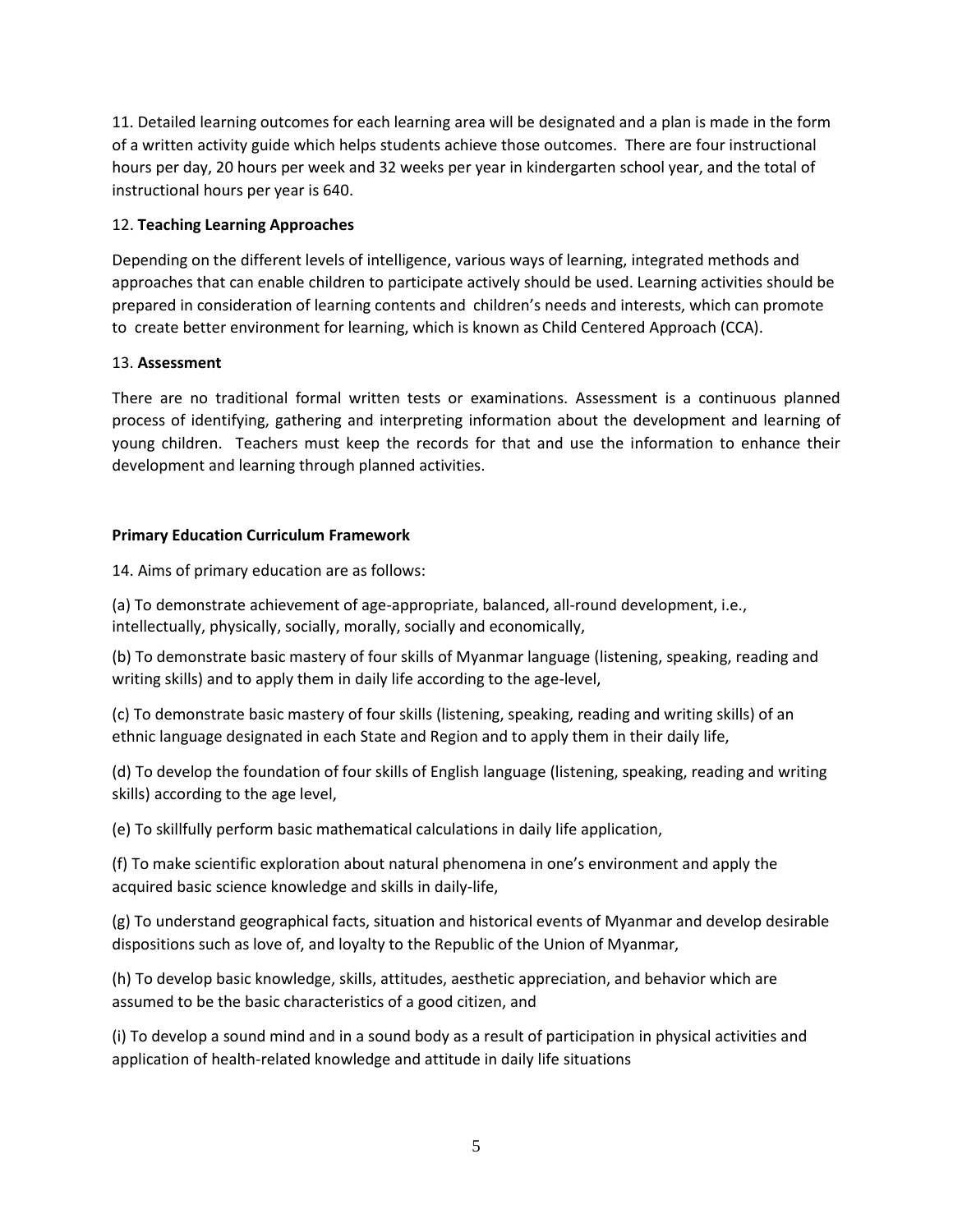#### 15. **Curriculum Structure**

The primary curriculum consists of 10 learning areas. They are Myanmar, English, Mathematics, Science, Social Studies, Physical Education, Life Skills, Aesthetics, Moral and Civics and Local Curriculum.

16. Primary school year consists of 36 weeks and the total of teaching hours per year is between 840 and 960. As for the lower primary level that is from grade 1 to grade 3, one period is 40 minutes, and 7 periods per day which is 4 hours 40 minutes. The total of teaching hours per year is 840 hours. As for the upper primary level that is grade 4 and grade 5, one period is 40 minutes, and 8 periods per day which is 5 hours 20 minutes. The total number of teaching hours per year is 960 hrs. The learning area and allocation of periods are shown in table 1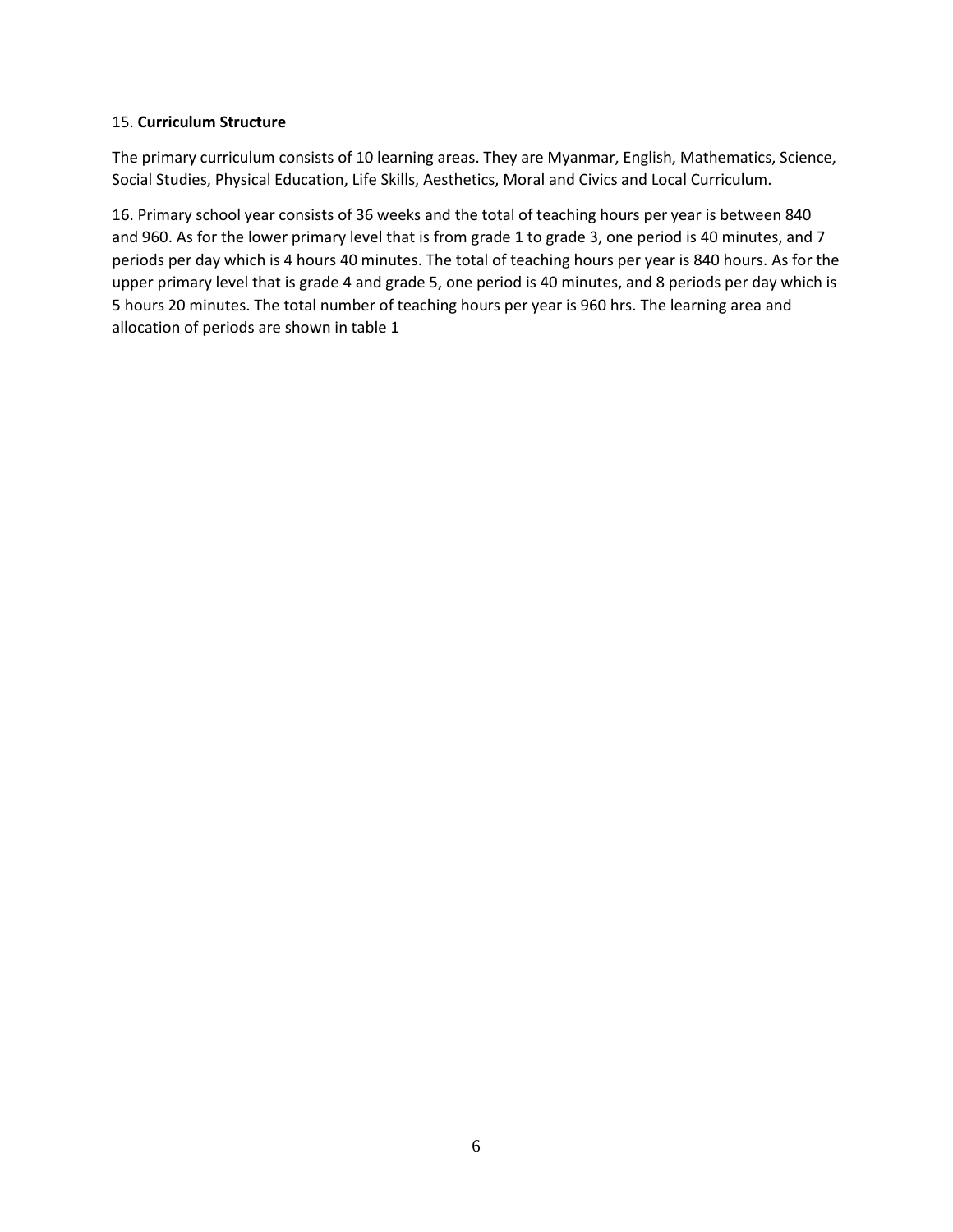| Learning area                                                    | Grade 1                                                                                                                                                                                                                                                                                                                                                                           |                                |                            | Grade 2             |                                |                                | Grade 3             |                                |                                | Grade 4             |                                |                                | Grade 5             |                                |                                |
|------------------------------------------------------------------|-----------------------------------------------------------------------------------------------------------------------------------------------------------------------------------------------------------------------------------------------------------------------------------------------------------------------------------------------------------------------------------|--------------------------------|----------------------------|---------------------|--------------------------------|--------------------------------|---------------------|--------------------------------|--------------------------------|---------------------|--------------------------------|--------------------------------|---------------------|--------------------------------|--------------------------------|
|                                                                  | Periods per<br>week                                                                                                                                                                                                                                                                                                                                                               | <b>Total hours</b><br>per week | Total<br>hours<br>per year | Periods per<br>week | <b>Total hours</b><br>per week | <b>Total hours</b><br>per year | Periods per<br>week | <b>Total hours</b><br>per week | <b>Total hours</b><br>per year | Periods per<br>week | <b>Total hours</b><br>per week | <b>Total hours</b><br>per year | Periods per<br>week | <b>Total hours</b><br>per week | <b>Total hours</b><br>per year |
| Myanmar                                                          | 8                                                                                                                                                                                                                                                                                                                                                                                 | 5 hrs 20<br>mins               | 192                        | 8                   | 5 hrs 20<br>mins               | 192                            | 8                   | 5 hrs 20<br>mins               | 192                            | $\overline{7}$      | 4 hrs 40<br>mins               | 168                            | $\overline{7}$      | 4 hrs 40<br>mins               | 168                            |
| English                                                          | $\mathbf{3}$                                                                                                                                                                                                                                                                                                                                                                      | 2 hrs                          | 72                         | $\mathbf{3}$        | 2 hrs                          | 72                             | $\mathbf{3}$        | 2 hrs                          | 72                             | $5\phantom{.0}$     | 3 hrs 20                       | 120                            | $5\phantom{.0}$     | 3 hrs 20                       | 120                            |
| Maths                                                            | $\overline{7}$                                                                                                                                                                                                                                                                                                                                                                    | 4 hrs 40<br>mins               | 168                        | $\overline{7}$      | 4 hrs 40<br>mins               | 168                            | $\overline{7}$      | 4 hrs 40<br>mins               | 168                            | 6                   | 4 hrs                          | 144                            | $6\phantom{1}$      | 4 hrs                          | 144                            |
| Science                                                          | 2                                                                                                                                                                                                                                                                                                                                                                                 | 1 hr 20 mins                   | 48                         | $\overline{2}$      | 1 hr 20 mins                   | 48                             | $\overline{2}$      | 1 hr 20 mins                   | 48                             | $\mathbf{3}$        | 2 hrs                          | 72                             | 3                   | 2 hrs                          | 72                             |
| Social Studies                                                   | 2                                                                                                                                                                                                                                                                                                                                                                                 | 1 hr 20 mins                   | 48                         | $\overline{2}$      | 1 hr 20 mins                   | 48                             | $\overline{2}$      | 1 hr 20 mins                   | 48                             | 3                   | 2 hrs                          | 72                             | $\mathbf{3}$        | 2 hrs                          | 72                             |
| Physical Education                                               | $\overline{2}$                                                                                                                                                                                                                                                                                                                                                                    | 1 hr 20 mins                   | 48                         | $\overline{2}$      | 1 hr 20 mins                   | 48                             | $\overline{2}$      | 1 hr 20 mins                   | 48                             | $\mathbf{3}$        | 2 hrs                          | 72                             | $\mathbf{3}$        | 2 hrs                          | 72                             |
| Life Skills                                                      | $\overline{2}$                                                                                                                                                                                                                                                                                                                                                                    | 1 hr 20 mins                   | 48                         | $\sqrt{2}$          | 1 hr 20 mins                   | 48                             | $\overline{2}$      | 1 hr 20 mins                   | 48                             | $\mathbf{3}$        | 2 hrs                          | 72                             | $\mathbf{3}$        | 2 hrs                          | 72                             |
| Aesthetic                                                        | $\overline{2}$                                                                                                                                                                                                                                                                                                                                                                    | 1 hr 20 mins                   | 48                         | $\overline{2}$      | 1 hr 20 mins                   | 48                             | $\overline{2}$      | 1 hr 20 mins                   | 48                             | $\overline{2}$      | 1 hr 20 mins                   | 48                             | $\overline{2}$      | 1 hr 20 mins                   | 48                             |
| Moral and Civics                                                 | $\overline{2}$                                                                                                                                                                                                                                                                                                                                                                    | 1 hr 20 mins                   | 48                         | $\overline{2}$      | 1 hr 20 mins                   | 48                             | $\overline{2}$      | 1 hr 20 mins                   | 48                             | $\mathbf{3}$        | 2 hrs                          | 72                             | $\mathbf{3}$        | 2 hrs                          | 72                             |
| Total                                                            | 30                                                                                                                                                                                                                                                                                                                                                                                | 20 hrs                         | 720                        | 30                  | 20 hrs                         | 720                            | 30                  | 20 hrs                         | 720                            | 35                  | 23 hrs 20<br>mins              | 840                            | 35                  | $\overline{23}$ hrs 20<br>mins | 840                            |
| Local curriculum                                                 | Ethnic languages<br>$\bullet$<br>Their histories, traditions and cultures<br>$\bullet$<br>Local business situation<br>$\bullet$<br>There must not be more than 5 periods per week, 120 hrs per year.<br>Agricultural businesses<br>$\bullet$<br>Basic computer<br>$\bullet$<br>Above-mentioned subjects are planned to be taught in accordance with the local needs.<br>$\bullet$ |                                |                            |                     |                                |                                |                     |                                |                                |                     |                                |                                |                     |                                |                                |
| Total period                                                     | Total teaching hours for lower primary level (840)<br>Total teaching hours for upper primary level (960)                                                                                                                                                                                                                                                                          |                                |                            |                     |                                |                                |                     |                                |                                |                     |                                |                                |                     |                                |                                |
| Activities<br>for<br>practical<br>development<br>of<br>education | There must not be more than 60 hours per year for 'School Council activities' performed outside school hours and 'Interest Group activities'.                                                                                                                                                                                                                                     |                                |                            |                     |                                |                                |                     |                                |                                |                     |                                |                                |                     |                                |                                |
|                                                                  | There must not be more than 900 hours per year for lower primary level and 1020 hours per year for upper primary level.                                                                                                                                                                                                                                                           |                                |                            |                     |                                |                                |                     |                                |                                |                     |                                |                                |                     |                                |                                |

# Table (1) learning area and period allocation at the primary level of Basic Education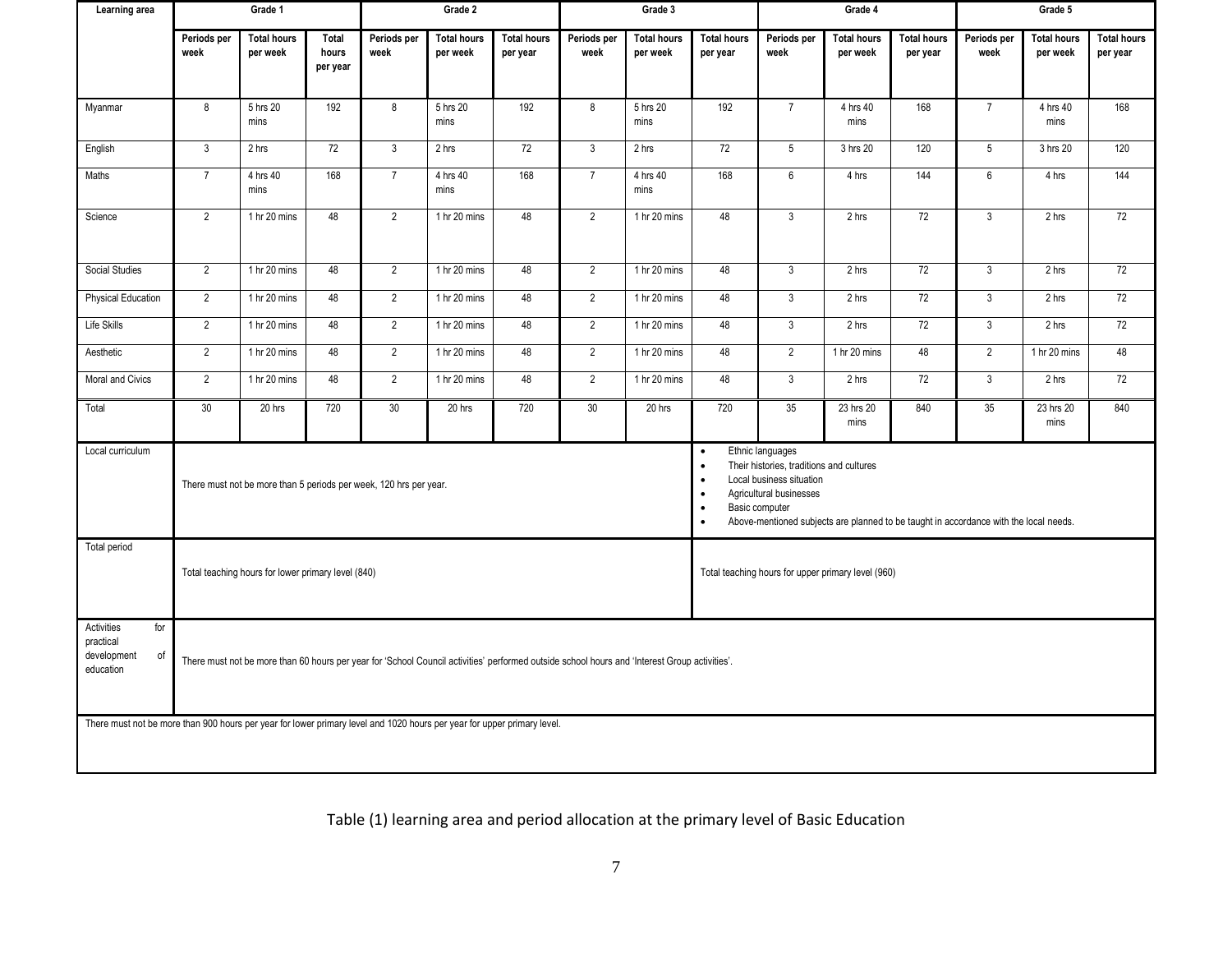#### 17. **Local Curriculum**

Local Curriculum is a period that individual states/regions, townships or schools can decide in consideration of their local educational needs. Arrangements are made to teach the local curriculum either across the subjects or within individual subjects. The main contents dealt in as local curriculum are learning ethnic languages, their own histories and traditional cultures, local business situation, agriculture businesses and basic computer. The local curriculum must choose and teach contents most suitable for the local needs. As the local curriculum is not developed by the Union Government, but by local governments in consideration of the local needs, it should be approved by individual state/regional governments.

18. In choosing and teaching local contents, it should be given not more than 5 periods per week and 120 hours per year.

19. The development of the Local Curriculum including contents, textbooks, teaching and learning materials, pedagogical approaches, evaluation and so on must be taken responsibility by states/region governments.

#### 20. **Teaching learning approaches**

In utilizing effective teaching learning methods, including Child Centered Approach, children will become competent as long as the following methods can be implemented.

- (a) Create a supportive learning environment
- (b) Encourage reflective thought and action
- (c) Enhance the relevance of new learning
- (d) Facilitate shared learning
- (e) Make connections to prior learning and experience
- (f) Provide sufficient opportunities to learn
- (g) Inquire into the teaching-learning relationship

#### **21. Assessment**

The assessment on the achievements of primary students can be implemented in the following four steps.

#### **(a) Classroom-level assessment**

In the classroom-level assessment, formative assessment is applied by using written exams, giving homework, or observing activities at the end of each lesson.

#### **(b) School-level assessment**

First and second term-tests and a year-end exam are conducted for each grade as the school-level assessment. Depending on the results of these three tests as well as the classroom-level assessment, students will be promoted to the following grade.

#### **(c) Assessment at the completion of each basic education level**

Assessments at the completion of each basic education level are conducted yearly by using a written exam at local level. The exam at the completion of primary education, which assesses how much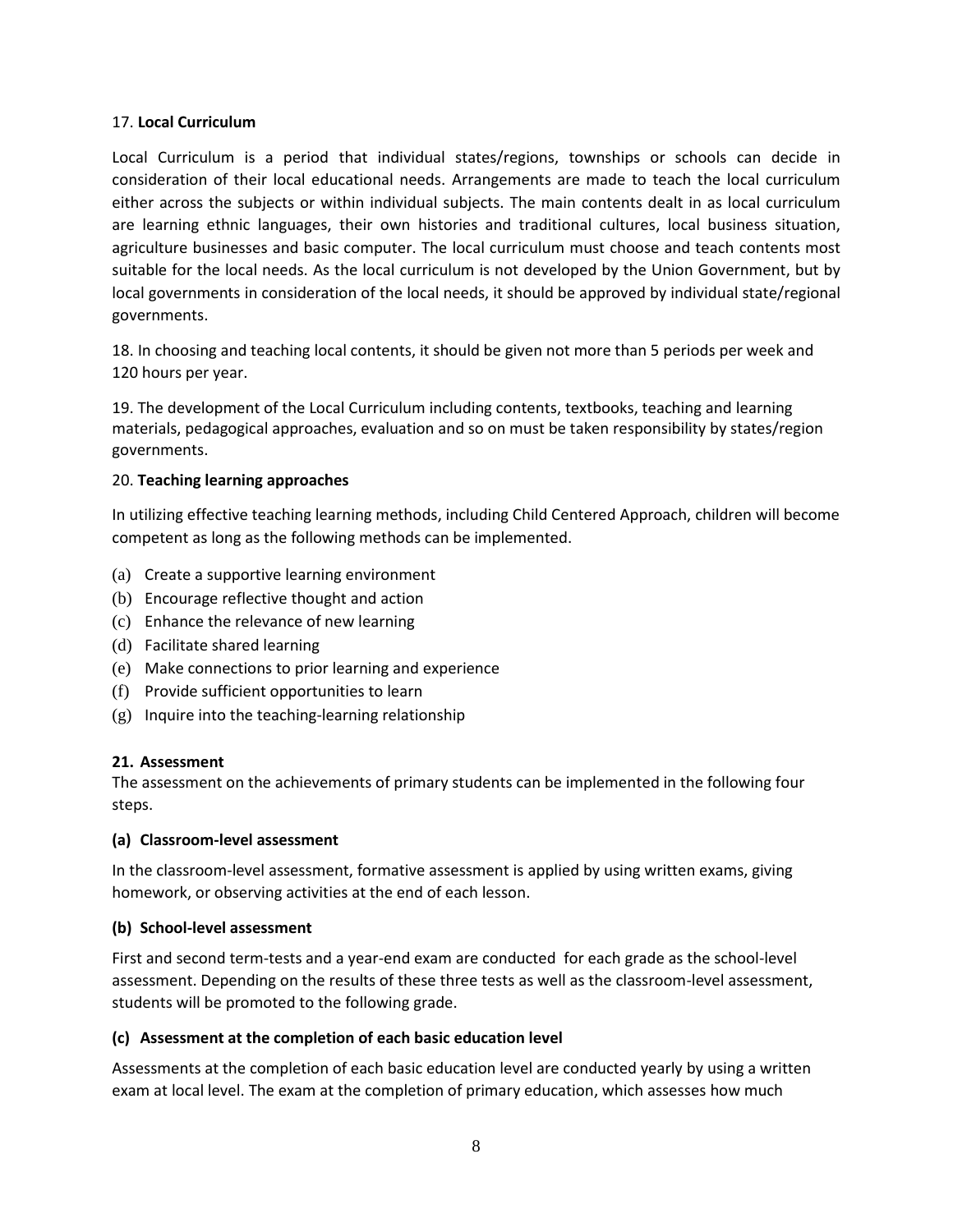students achieved objectives of the primary education, is conducted at district or township levels. Students who passed this exam are awarded a primary education completion certificate and allowed to progress to the secondary education. Students who failed the exam should take remedial courses for failed subjects at respective schools and should sit for the exam again.

#### **(d) National level assessment**

In the end of Grade 3 at the primary level of basic education, students' achievement over the main learning areas is assessed regularly every year or every other year as the national level assessment in order to identify the sample status of students' achievement.

- 22. The results of assessment should be feedbacked to students and used for giving remedial teaching in necessary areas in order to make students more competent. Moreover, they should be used for improvement of teachers' teaching approaches and strategies.
- 23. In response to requests by lower competent students according to results of the assessment, individual schools can arrange remedial teaching for necessary learning areas by using extra periods, time after school, or holidays.

# **Middle School Education Curriculum Framework**

# **24. Aims of middle school education are as follows:**

- (a) To achieve age-appropriate, balanced, all-round development of five strengths, i.e., intellectually, physically, morally, socially and economically,
- (b) To achieve mastery of four language skills and foundational knowledge of Myanmar language and apply them in daily life situations,
- (c) To appreciate languages, cultures and customs of all national groups in Myanmar,
- (d) To achieve foundational knowledge of four skills of English language (listening, speaking, reading and writing) and apply them for social relations and for further learning
- (e) To achieve mastery of necessary knowledge and skills, and development of attitudes especially in well-defined areas of learning for middle school level,
- (f) To achieve necessary foundational knowledge, skills and attitudes as a preparation for academic or vocational learning,
- (g) To develop basic knowledge, skills, attitudes, aesthetic appreciation, and behavior which are assumed to be the basic characteristics of a good citizen, and
- (h) To develop a sound mind and in a sound body as a result of participation in physical activities and application of health-related knowledge and attitude in daily life situations
- (i) To take pride in being a citizen of the Union of Myanmar,

#### **25. Curriculum Structure**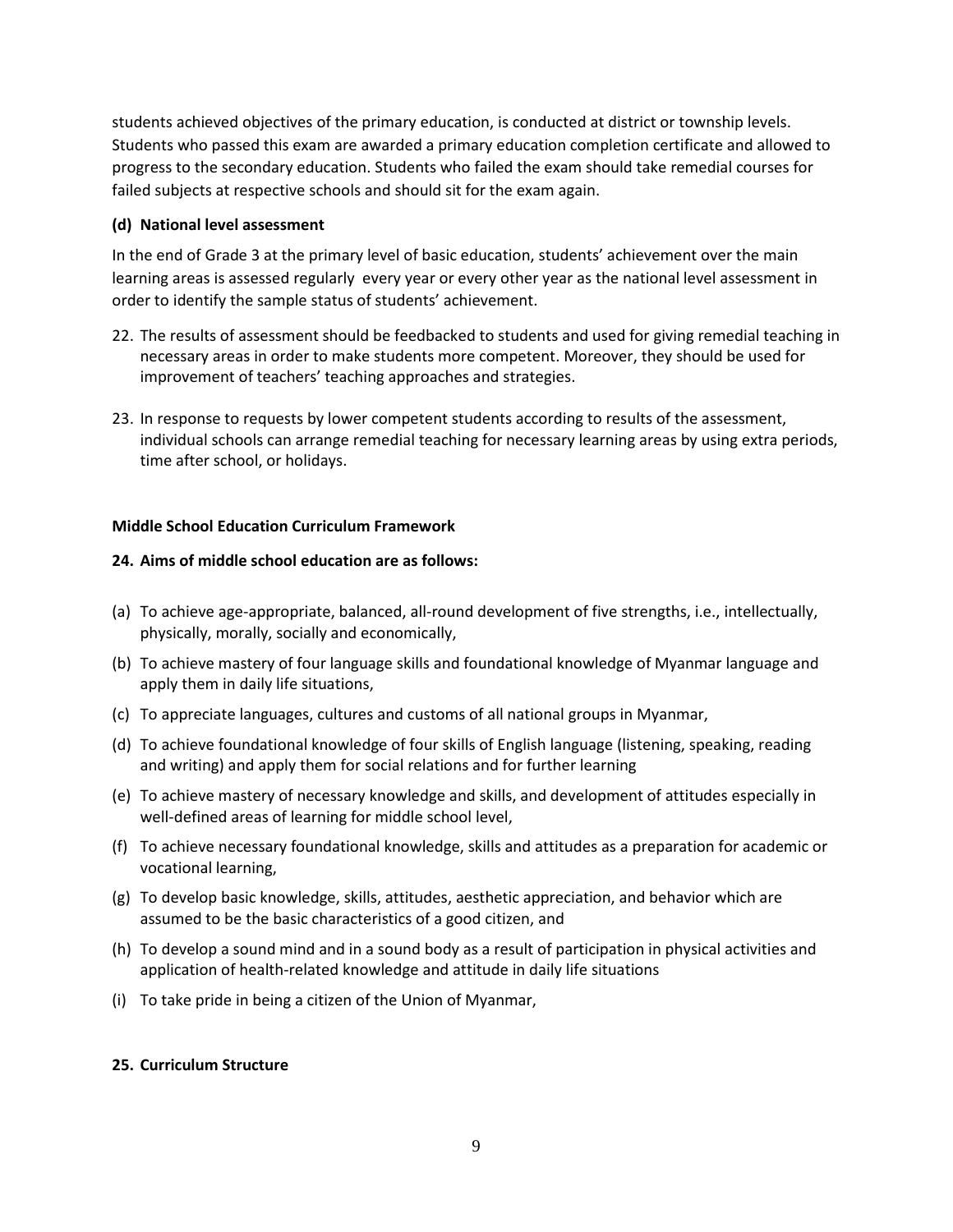The middle school education curriculum includes eleven main learning areas. The main compulsory learning areas are Myanmar, English, Mathematics, Science, Social Studies (Geography), Social Studies (History), Lifeskills, Physical Education, Moral and Civics, Aesthetics (Music and Art), and Local Curriculum (Job O and Personal Development). The total teaching hours is 40 periods per week. Especially,  $21<sup>st</sup>$  century skills are taught either in relevant subjects or through teaching several units across the subjects. Some  $21^{st}$  century skills should be considered carefully depending on local conditions. For example, basic information and communication technology, computer skills, etc., must be considered its appropriateness to the environment where children live.

26. In the middle school year there are 36 weeks and a total of 1080 instructional hours per year. One instructional hour is 45 minutes and there are eight periods in a school day which is equivalent to 6 hours in total. The learning areas and time allotment are shown in table 2.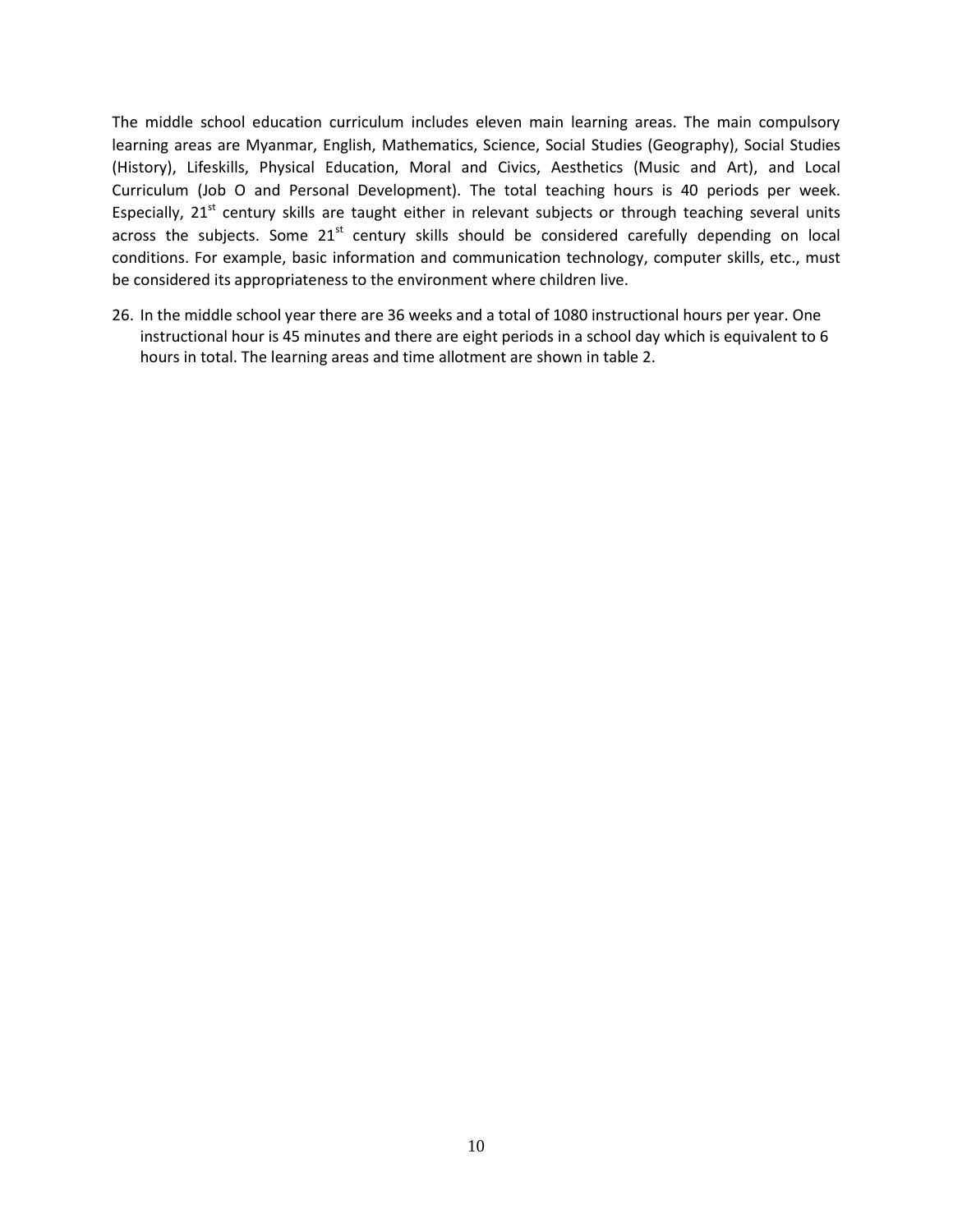| Middle school learning                                                          | Periods per                                                              | Total                                | Total     | 21 <sup>st</sup> Century Skills and Vocationally                              |  |  |  |  |  |
|---------------------------------------------------------------------------------|--------------------------------------------------------------------------|--------------------------------------|-----------|-------------------------------------------------------------------------------|--|--|--|--|--|
| areas                                                                           | week                                                                     | hours per                            | hours per | <b>Relevant Skills</b>                                                        |  |  |  |  |  |
|                                                                                 |                                                                          | week                                 | year      | -showing key linkages to learning                                             |  |  |  |  |  |
|                                                                                 |                                                                          |                                      |           | areas                                                                         |  |  |  |  |  |
| Myanmar                                                                         | 5                                                                        | 3 hrs 45                             | 135 hrs   |                                                                               |  |  |  |  |  |
|                                                                                 |                                                                          | mins                                 |           |                                                                               |  |  |  |  |  |
| English                                                                         | 6                                                                        | 4 hrs 30                             | 162 hrs   |                                                                               |  |  |  |  |  |
|                                                                                 |                                                                          | mins                                 |           |                                                                               |  |  |  |  |  |
| Mathematics                                                                     | 6                                                                        | 4 hrs 30                             | 162 hrs   |                                                                               |  |  |  |  |  |
|                                                                                 |                                                                          | mins                                 |           |                                                                               |  |  |  |  |  |
| Science                                                                         | 5                                                                        | 3 hrs 45                             | 135 hrs   |                                                                               |  |  |  |  |  |
|                                                                                 |                                                                          | mins                                 |           | Teaching of the 21 <sup>st</sup> century skills are                           |  |  |  |  |  |
| Social Study                                                                    | 3                                                                        | 2 hrs 15                             | 81 hrs    |                                                                               |  |  |  |  |  |
| (Geography)                                                                     |                                                                          | mins                                 |           | arranged either by integrating it in                                          |  |  |  |  |  |
| Social Study (History)                                                          | 3                                                                        | 2 hrs 15                             | 81 hrs    | relevant subjects in the curriculum                                           |  |  |  |  |  |
|                                                                                 |                                                                          | mins                                 |           | or by including some contents as<br>separate units in relevant learning       |  |  |  |  |  |
| Life Skills                                                                     | $\overline{2}$                                                           | 1 hr 30                              | 54 hrs    | areas                                                                         |  |  |  |  |  |
|                                                                                 |                                                                          | mins                                 |           |                                                                               |  |  |  |  |  |
| <b>Physical Education</b>                                                       | $\overline{2}$                                                           | 1 hr 30                              | 54 hrs    |                                                                               |  |  |  |  |  |
|                                                                                 |                                                                          | mins                                 |           |                                                                               |  |  |  |  |  |
| <b>Moral and Civics</b>                                                         | $\overline{2}$                                                           | 1 hr 30                              | 54 hrs    |                                                                               |  |  |  |  |  |
|                                                                                 |                                                                          | mins                                 |           |                                                                               |  |  |  |  |  |
| Aesthetics (Music and                                                           | $\overline{2}$                                                           | 1 hr 30                              | 54 hrs    |                                                                               |  |  |  |  |  |
| Art)                                                                            |                                                                          | mins                                 |           |                                                                               |  |  |  |  |  |
| Total                                                                           | 36                                                                       | 27 hrs                               | 972 hrs   |                                                                               |  |  |  |  |  |
| Local Curriculum                                                                |                                                                          |                                      |           | Ethnic language and culture<br>$\bullet$                                      |  |  |  |  |  |
| (Employability and                                                              |                                                                          |                                      |           | Career skills<br>$\bullet$                                                    |  |  |  |  |  |
| Personal Development)                                                           |                                                                          | Period per week (4) periods, No more |           | <b>Basic computer skills</b><br>$\bullet$                                     |  |  |  |  |  |
|                                                                                 |                                                                          | than (108) hours per year            |           | <b>Basic information and</b><br>$\bullet$                                     |  |  |  |  |  |
|                                                                                 |                                                                          |                                      |           | communication technology                                                      |  |  |  |  |  |
|                                                                                 |                                                                          |                                      |           | Agriculture<br>$\bullet$                                                      |  |  |  |  |  |
|                                                                                 |                                                                          |                                      |           | Home management skills                                                        |  |  |  |  |  |
|                                                                                 |                                                                          |                                      |           | Teaching these skills are planned                                             |  |  |  |  |  |
|                                                                                 | according to the local needs                                             |                                      |           |                                                                               |  |  |  |  |  |
| <b>Total instructional hours</b>                                                | A total of 1080 instructional hours per year for the middle school level |                                      |           |                                                                               |  |  |  |  |  |
| <b>Practical Educational</b>                                                    |                                                                          |                                      |           | There must not be more than 60 hours per year for 'School Council activities' |  |  |  |  |  |
| <b>Development Activities</b>                                                   |                                                                          |                                      |           | performed outside school hours and 'Interest Group activities'.               |  |  |  |  |  |
| There must be no more than 1140 hours per year for the middle school education. |                                                                          |                                      |           |                                                                               |  |  |  |  |  |

# **Table 2. Learning Area and Time Allotment at the middle level of basic education**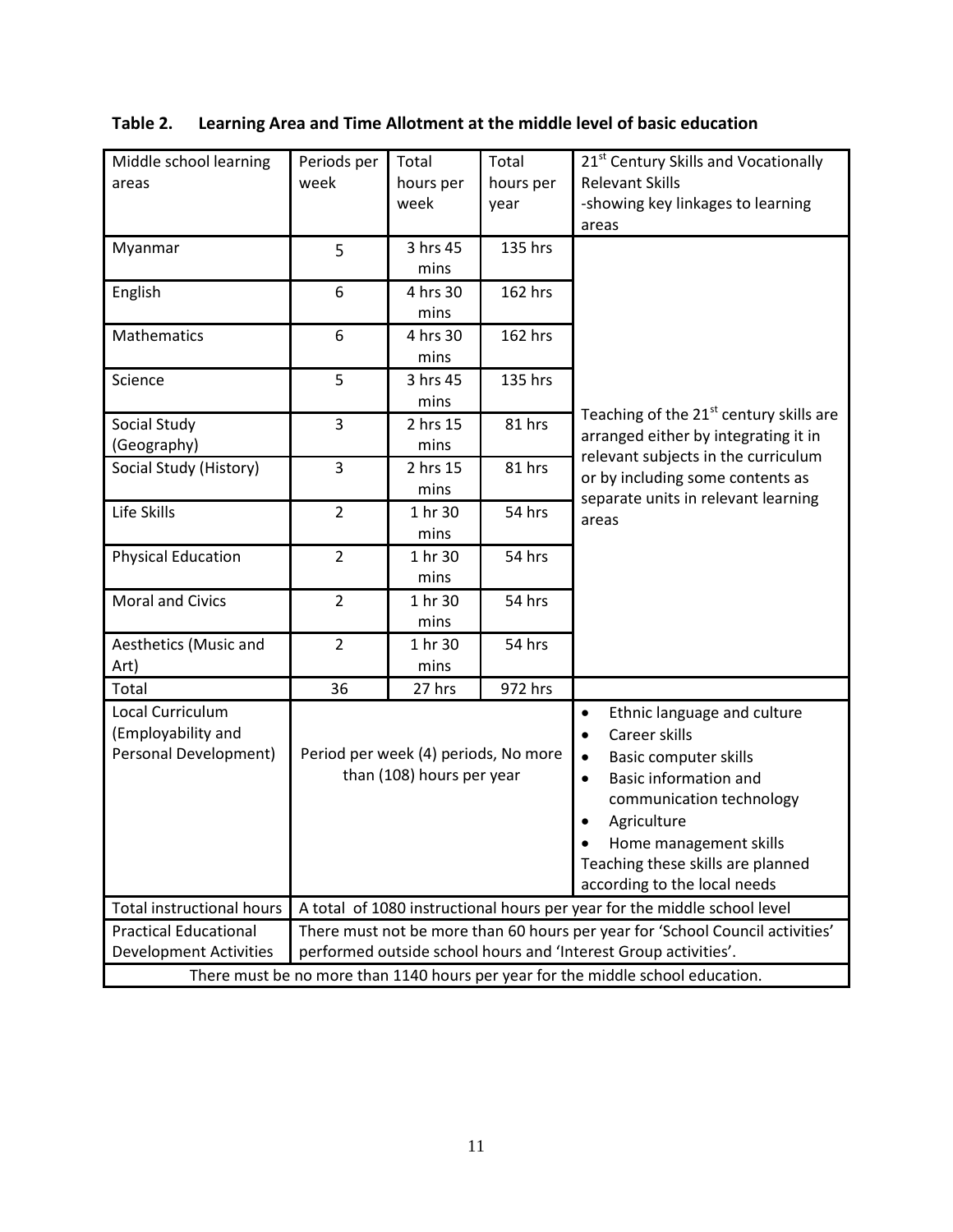#### **27. Local Curriculum**

Local Curriculum is a period that individual states/divisions, townships or schools can decide in consideration of their local educational needs. In implementing local curriculum, some contents are taught across the subjects while other contents are taught in individual subject. The main contents dealt in local curriculum are ethnic languages, their histories and traditional cultures, local economic condition, agricultural businesses, basic information and communication technology, and basic computer skills. The contents most suitable for the local needs are to be chosen.

- 28. In deciding local contents, it should be given not more than 4 periods per week and 180 hours per year.
- 29. The development of the Local Curriculum including contents, textbooks, teaching and learning materials, pedagogical approaches, evaluation and so on must be taken responsibility by State or Regional governments.

# **30. Teaching Learning Approaches**

A **competency-based** approach to teaching and learning will be introduced into middle school teaching and learning, as the new secondary curriculum is introduced grade by grade in the period. Teachers will be selective in their use of a variety of teaching methods as appropriate to each subject and lesson. Teachers should be well prepared with lesson plans that describe the intended objectives and outcomes for each lesson. Each lesson will provide continuity, building on students' prior learning.

#### **31. Assessment**

Assessment in middle school grades will include both formative and summative assessment. Formative assessment will enable teachers and students to monitor and improve their learning achievement by identifying areas of strength and weakness. Summative assessment will enable teachers and students to evaluate their achievement at the end of an instructional period. The assessment on the achievements of middle school students will be made in the following four steps.

#### **1. Classroom-level assessment**

In the classroom-level assessment, formative assessment is applied by a written exam, giving homework, or observing activities at the end of each lesson.

#### **2. School-level assessment**

First and second term-tests and a year-end exam are conducted for each grade as the school-level assessment. Depending on the results of these three tests as well as the classroom-level assessment, students will be promoted to the following grade.

# **3. Assessment at the completion of each basic education level**

Assessments at the completion of the middle school level of basic education are conducted yearly by using a written exam at local level. The exam at the completion of middle school education, which assesses how much students achieved objectives of the middle school education, is conducted at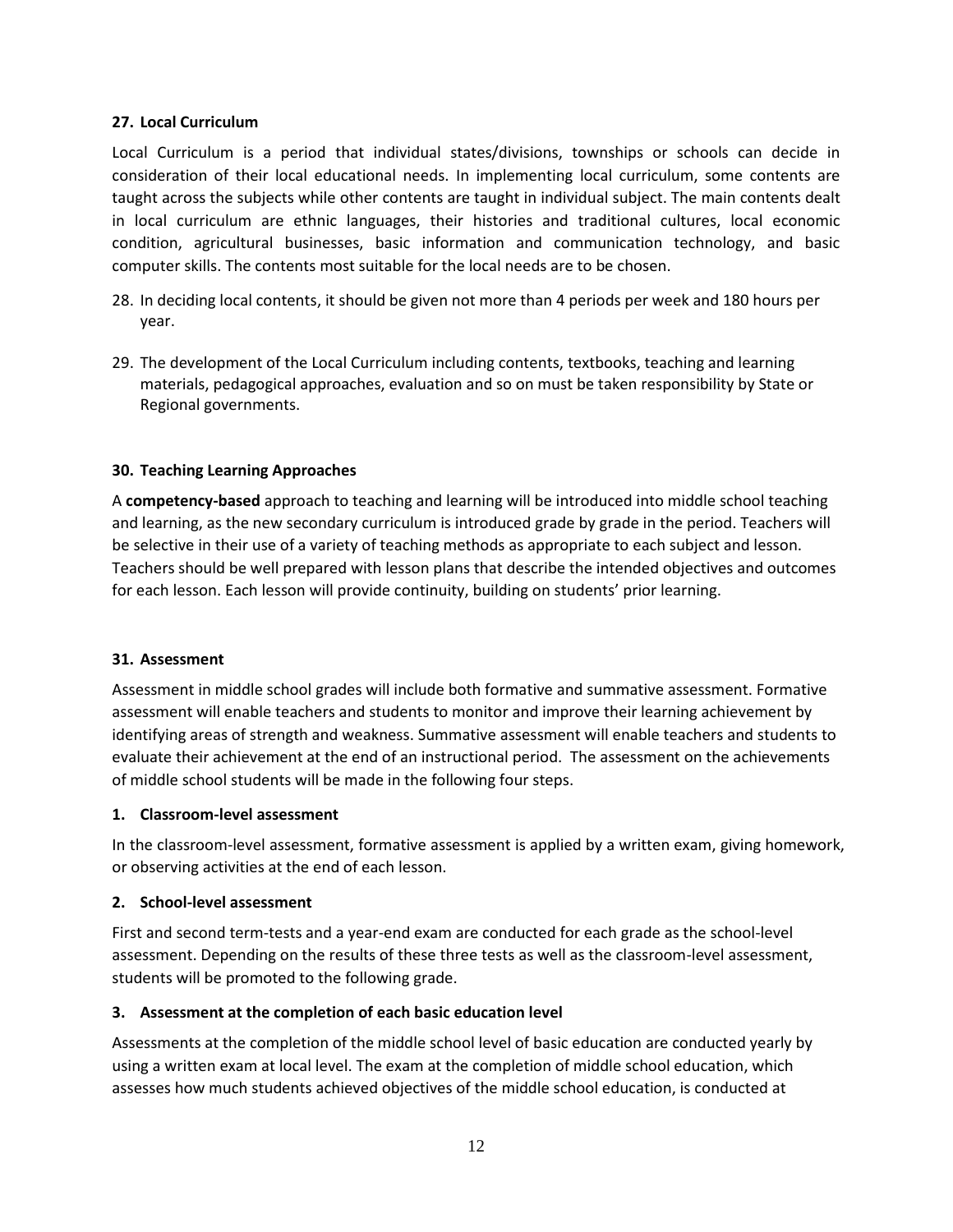regional/state levels. The graduates are awarded the middle school completion certificate which allows them to progress to high school education. Students who failed the exam should take remedial courses for their failed subject at the respective schools and re-sit for that subject in the next supplementary examination cycle.

#### **4. National level assessment**

In the end of Grade 7 at the middle school level of basic education, students' achievement over the main learning areas is assessed regularly every year or every other year as the national level assessment in order to identify the sample status of students' achievement.

- 32. The results of assessment should be feedbacked to students and used for giving remedial teaching in necessary areas in order to make students competent. Moreover, they should be used for improvement of teachers' teaching approaches and strategies.
- 33. In response to requests by **lower competent students** according to results of the assessment, individual schools can arrange remedial teaching for necessary learning areas by using extra periods, time after school, or holidays.

# **High School Education Curriculum Framework**

# **34. Aims of High School Education are as follows:**

- (a) To achieve age-appropriate, balanced, all-round development of five strengths, i.e., intellectually, physically, morally, socially and economically,
- (b) To appreciate languages, cultures and customs of all national groups in Myanmar,
- (c) To achieve development of necessary knowledge, skills and attitudes especially in well-defined areas of learning for high school level,
- (d) To achieve necessary applicable knowledge, skills and attitudes as a preparation for higher education as well as vocational learning,
- (e) To develop basic knowledge, skills, attitudes, aesthetic appreciation, and behaviour which are assumed to be the basic characteristics of a good citizen, and which are supportive to democracy and civic practices,
- (f) To develop a sound mind and in a sound body as a result of participation in physical activities and application of health-related knowledge and attitude in daily life situations
- (g) To develop necessary knowledge, skills and attitudes as an evidence of completion in itself at the end of basic education,
- (h) To take pride in being a citizen of the Union of Myanmar,

#### **35. Curriculum Structure**

A high school year has 36 weeks and a total of 1080 instructional hours. One instructional hour is 45 minutes and there are 8 periods per day which is equivalent to 6 hours.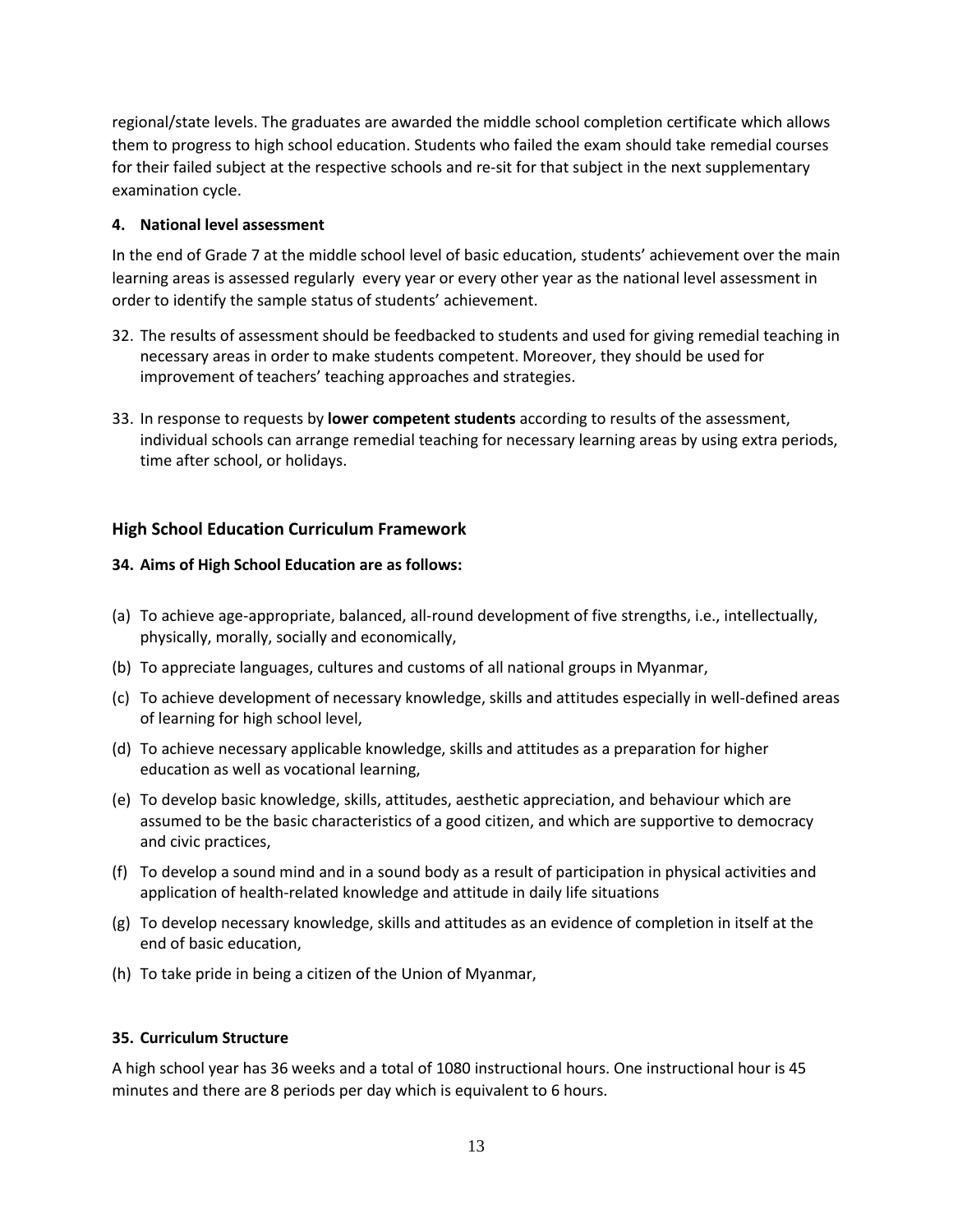#### **36. Science Stream**

Among the twelve core areas of learning, eleven of the areas of learning in G10 and 11 are the same as those studied in middle school. The six common core areas of learning, i.e. Myanmar, English, Mathematics, Physics, Chemistry and Biology are allocated five periods per week in Grade 10 and Grade 11 and six periods per week in Grade 12. The remaining five learning areas are studied eight periods per week in Grade 10 and Grade 11 and except basic information and communication technology which is taught two periods per week, five learning areas are reduced in G12. One arts-based elective which can be selected from geography, history or economics, is studied for two periods per week. The social studies subjects have a country and regional focus in grade 10 and 11 broadening to a global world focus in grade 12.

37. The high school science curriculum consists of 11 areas of learning studied by all students, plus three arts-based social studies electives of which students select one. The learning areas and time allotment are shown in table 3.

| High school             |                      | $G10 - 11$ |          |                          | G 12                     |                          | 21 <sup>st</sup> Century Skills |
|-------------------------|----------------------|------------|----------|--------------------------|--------------------------|--------------------------|---------------------------------|
| learning areas          |                      |            |          |                          |                          | and Vocationally         |                                 |
| <b>Science Stream</b>   | Period               | Total      | Total    | Period                   | Total                    | Total                    | <b>Relevant Skills</b>          |
|                         | per                  | hours      | hours    | per                      | hours                    | hours                    | -showing key                    |
|                         | week                 | per        | per year | week                     | per                      | per year                 | linkages to learning            |
|                         |                      | week       |          |                          | week                     |                          | areas                           |
| Myanmar                 | 5                    | 3 hrs 45   | 135      | 6                        | 4 hrs 30                 | 162                      |                                 |
|                         |                      | mins       |          |                          | mins                     |                          |                                 |
| English                 | 5                    | 3 hrs 45   | 135      | 6                        | 4 hrs 30                 | 162                      |                                 |
|                         |                      | mins       |          |                          | mins                     |                          |                                 |
| <b>Mathematics</b>      | 5                    | 3 hrs 45   | 135      | 6                        | 4 hrs 30                 | 162                      |                                 |
|                         |                      | mins       |          |                          | mins                     |                          |                                 |
| Physics                 | 5                    | 3 hrs 45   | 135      | 6                        | 4 hrs 30                 | 162                      |                                 |
|                         |                      | mins       |          |                          | mins                     |                          |                                 |
| Chemistry               | 5                    | 3 hrs 45   | 135      | 6                        | 4 hrs 30                 | 162                      |                                 |
|                         |                      | mins       |          |                          | mins                     |                          |                                 |
| Biology                 | 5                    | 3 hrs 45   | 135      | 6                        | 4 hrs 30                 | 162                      |                                 |
|                         |                      | mins       |          |                          | mins                     |                          |                                 |
| Life Skills             | 1                    | 45 mins    | 27       | $\blacksquare$           |                          | $\overline{\phantom{a}}$ |                                 |
| Physical                | $\mathbf{1}$         | 45 mins    | 27       |                          | $\overline{\phantom{0}}$ |                          | Teaching of the 21st            |
| Education               |                      |            |          |                          |                          |                          | century skills are              |
| Aesthetics              | $\mathbf{1}$         | 45 mins    | 27       |                          |                          |                          | arranged either by              |
| (Music and Art)         |                      |            |          |                          |                          |                          | integrating it in               |
| <b>Moral and Civics</b> | 1                    | 45 mins    | 27       | $\overline{\phantom{a}}$ | $\overline{\phantom{a}}$ | $\sim$                   | relevant subjects in            |
|                         | the curriculum or by |            |          |                          |                          |                          |                                 |
| <b>Social Studies</b>   | $\overline{2}$       | 1 hr 30    | 54       |                          |                          |                          | including some                  |
| (Geography)             |                      | mins       |          |                          |                          |                          | contents as separate            |

|  |  | Table 3. Learning Areas and Time Allotment in the High School Education (Science Stream) |  |
|--|--|------------------------------------------------------------------------------------------|--|
|--|--|------------------------------------------------------------------------------------------|--|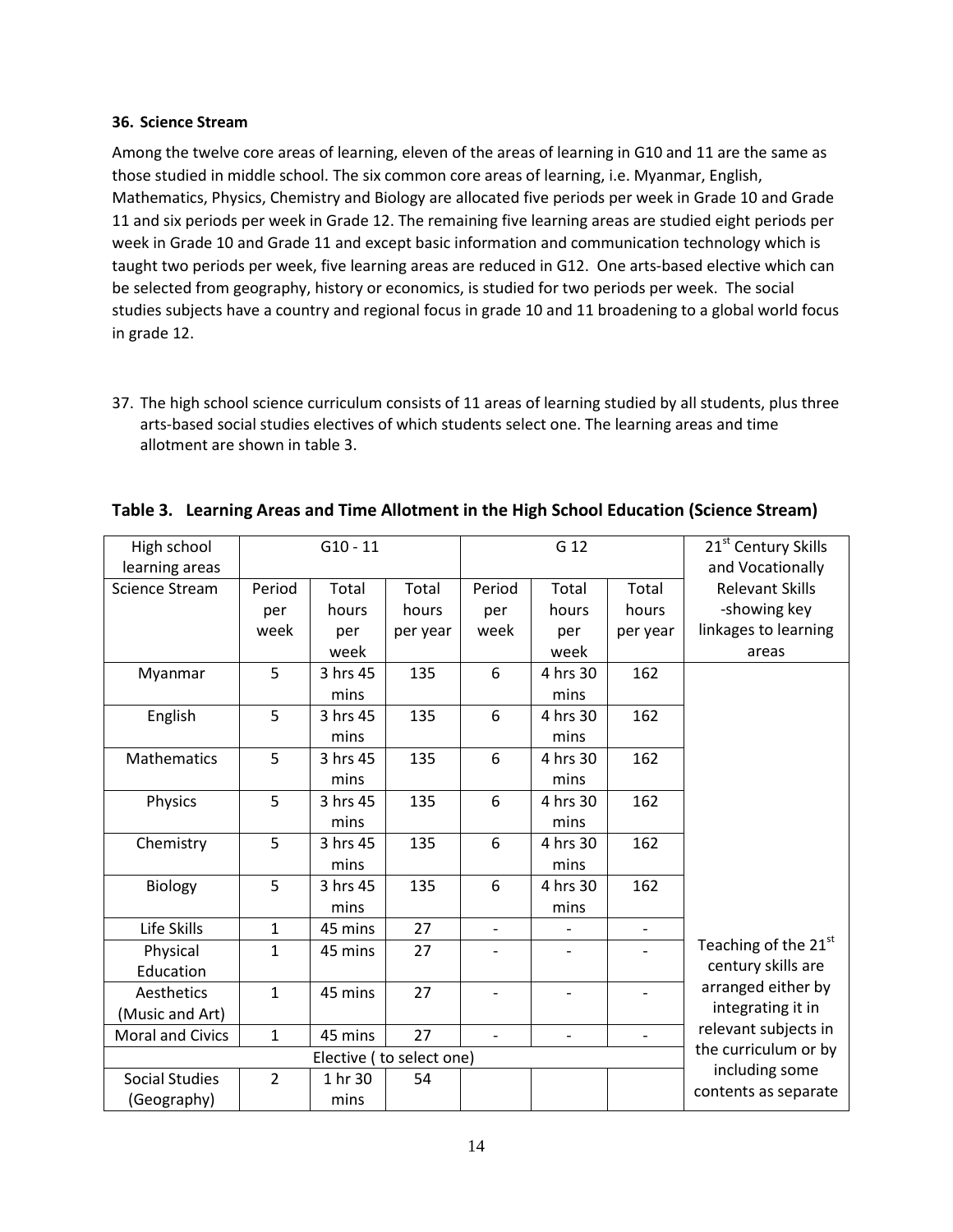| <b>Social Studies</b>                                                                         |                                                                 |                             |     | $\overline{2}$               | 1 hr 30                                                   | 54                                    | units in relevant                                                             |  |  |  |
|-----------------------------------------------------------------------------------------------|-----------------------------------------------------------------|-----------------------------|-----|------------------------------|-----------------------------------------------------------|---------------------------------------|-------------------------------------------------------------------------------|--|--|--|
| (People, Places                                                                               |                                                                 |                             |     |                              | mins                                                      |                                       | learning areas                                                                |  |  |  |
| and                                                                                           |                                                                 |                             |     |                              |                                                           |                                       |                                                                               |  |  |  |
| Environment)                                                                                  |                                                                 |                             |     |                              |                                                           |                                       |                                                                               |  |  |  |
| <b>Social Studies</b>                                                                         | $\overline{2}$                                                  | 1 hr 30                     | 54  |                              |                                                           |                                       |                                                                               |  |  |  |
| (History,                                                                                     |                                                                 | mins                        |     |                              |                                                           |                                       |                                                                               |  |  |  |
| Myanmar and                                                                                   |                                                                 |                             |     |                              |                                                           |                                       |                                                                               |  |  |  |
| World)                                                                                        |                                                                 |                             |     |                              |                                                           |                                       |                                                                               |  |  |  |
| <b>Social Studies</b>                                                                         |                                                                 |                             |     | $\overline{2}$               | 1 hr 30                                                   | 54                                    |                                                                               |  |  |  |
| (Global                                                                                       |                                                                 |                             |     |                              | mins                                                      |                                       |                                                                               |  |  |  |
| Development)                                                                                  |                                                                 |                             |     |                              |                                                           |                                       |                                                                               |  |  |  |
| <b>Social Studies</b>                                                                         | $\overline{2}$                                                  | 1 hr 30                     | 54  |                              |                                                           |                                       |                                                                               |  |  |  |
| (Economics)                                                                                   |                                                                 | mins                        |     |                              |                                                           |                                       |                                                                               |  |  |  |
| <b>Social Studies</b>                                                                         |                                                                 |                             |     | $\overline{2}$               | 1 hr 30                                                   | 54                                    |                                                                               |  |  |  |
| (Global                                                                                       |                                                                 |                             |     |                              | mins                                                      |                                       |                                                                               |  |  |  |
| Economy)                                                                                      |                                                                 |                             |     |                              |                                                           |                                       |                                                                               |  |  |  |
| Total                                                                                         | 36                                                              | 27 hrs                      | 972 | 38                           | 28 hrs                                                    | 1026                                  |                                                                               |  |  |  |
|                                                                                               |                                                                 |                             |     |                              | 30 mins                                                   |                                       |                                                                               |  |  |  |
| Local Curriculum                                                                              |                                                                 |                             |     |                              |                                                           |                                       | Ethnic language<br>$\bullet$<br>and culture                                   |  |  |  |
| (Employability                                                                                |                                                                 | 4 instructional hours per   |     | <b>Basic Information and</b> |                                                           |                                       | Career skills<br>$\bullet$                                                    |  |  |  |
| and Personal                                                                                  |                                                                 | week,                       |     |                              | communication technology,                                 | Basic computer<br>$\bullet$           |                                                                               |  |  |  |
| Development)                                                                                  |                                                                 | There must be no more than  |     |                              |                                                           | skills                                |                                                                               |  |  |  |
|                                                                                               |                                                                 | 108 instructional hours per |     |                              | 2 instructional hours per                                 | <b>Basic information</b><br>$\bullet$ |                                                                               |  |  |  |
|                                                                                               |                                                                 | year.                       |     |                              | week,                                                     | and<br>communication                  |                                                                               |  |  |  |
|                                                                                               |                                                                 |                             |     |                              | 54 instructional hours per                                |                                       | technology                                                                    |  |  |  |
|                                                                                               |                                                                 |                             |     |                              | year                                                      | Agriculture<br>$\bullet$              |                                                                               |  |  |  |
|                                                                                               |                                                                 |                             |     |                              |                                                           |                                       | Home                                                                          |  |  |  |
|                                                                                               |                                                                 |                             |     |                              |                                                           |                                       | management skills                                                             |  |  |  |
|                                                                                               |                                                                 |                             |     |                              |                                                           |                                       | Above-mentioned                                                               |  |  |  |
|                                                                                               |                                                                 |                             |     |                              |                                                           |                                       | subjects are planned to                                                       |  |  |  |
|                                                                                               |                                                                 |                             |     |                              |                                                           |                                       | be taught in                                                                  |  |  |  |
|                                                                                               |                                                                 |                             |     |                              |                                                           |                                       | accordance with the                                                           |  |  |  |
|                                                                                               |                                                                 |                             |     |                              |                                                           |                                       | local needs in Grade 10                                                       |  |  |  |
|                                                                                               |                                                                 |                             |     |                              |                                                           |                                       | and Grade 11.                                                                 |  |  |  |
| Total                                                                                         |                                                                 |                             |     |                              | A total of 1080 instructional hours for high school level |                                       |                                                                               |  |  |  |
| instructional                                                                                 |                                                                 |                             |     |                              |                                                           |                                       |                                                                               |  |  |  |
| hours                                                                                         |                                                                 |                             |     |                              |                                                           |                                       |                                                                               |  |  |  |
| Practical                                                                                     |                                                                 |                             |     |                              |                                                           |                                       | There must not be more than 60 hours per year for 'School Council activities' |  |  |  |
| Education                                                                                     | performed outside school hours and 'Interest Group activities'. |                             |     |                              |                                                           |                                       |                                                                               |  |  |  |
| Development                                                                                   |                                                                 |                             |     |                              |                                                           |                                       |                                                                               |  |  |  |
| Activities                                                                                    |                                                                 |                             |     |                              |                                                           |                                       |                                                                               |  |  |  |
| There must be no more than 1140 hours per year for the high school education (Science Stream) |                                                                 |                             |     |                              |                                                           |                                       |                                                                               |  |  |  |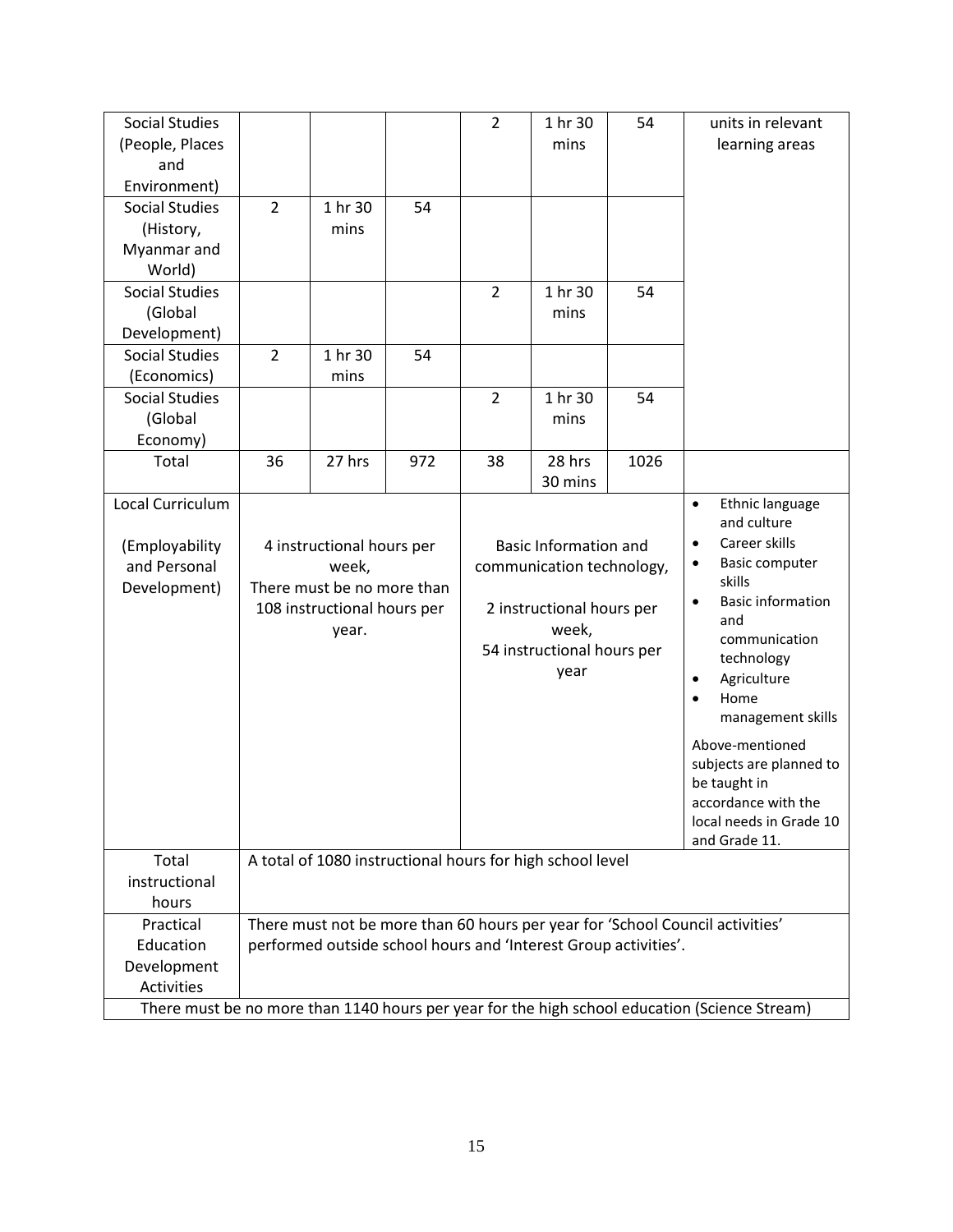#### **38. Arts Stream**

Among the twelve core areas of learning, eleven of the areas of learning in G10 and 11 are the same as those studied in middle school. Six common core learning areas, i.e**. Myanmar, English, Mathematics, Social Studies (Geography), Social Studies (History) and Social Studies (Economics)** are allocated five periods per week in grade 10 and 11, and six periods per week in grade 12. The other five learning areas are studied for a total of eight periods per week in grade 10 and 11, and except Information, Media and Technology which is taught two periods per week. The social studies subjects have a country and regional focus in grade 10 and 11 broadening to a global world focus in grade 12. One science-based elective which can be selected from Physical Science (Integrated Physics and Chemistry), Biological Science (Integrated Biology and Chemistry) or Optional Myanmar, is studied for two periods per week.

39. The high school arts curriculum consists of 12 common areas of learning studied by all students, plus three science-based electives of which students select one. The learning areas and time allotment are shown in table 4.

| High school           |        | $G10 - 11$ |          |        | G 12              |          | 21 <sup>st</sup> Century Skills |
|-----------------------|--------|------------|----------|--------|-------------------|----------|---------------------------------|
| learning areas        |        |            |          |        |                   |          | and Vocationally                |
| <b>Arts Stream</b>    | Period | Total      | Total    | Period | Total             | Total    | <b>Relevant Skills</b>          |
|                       | per    | hours      | hours    | per    | hours             | hours    | -showing key                    |
|                       | week   | per        | per year | week   | per               | per year | linkages to learning            |
|                       |        | week       |          |        | week              |          | areas                           |
| Myanmar               | 5      | 3 hrs 45   | 135      | 6      | 4 hrs 30          | 162      |                                 |
|                       |        | mins       |          |        | mins              |          |                                 |
| English               | 5      | 3 hrs 45   | 135      | 6      | 4 hrs 30          | 162      |                                 |
|                       |        | mins       |          |        | mins              |          |                                 |
| <b>Business</b>       | 5      | 3 hrs 45   | 135      | 6      | 4 hrs 30          | 162      |                                 |
| Mathematics           |        | mins       |          |        | mins              |          |                                 |
| <b>Social Studies</b> | 5      | 3 hrs 45   | 135      |        |                   |          |                                 |
| (Geography)           |        | mins       |          |        |                   |          |                                 |
| <b>Social Studies</b> |        |            |          | 6      | 4 hrs 30          | 162      |                                 |
| (People, Places       |        |            |          |        | mins              |          |                                 |
| and                   |        |            |          |        |                   |          |                                 |
| Environment)          |        |            |          |        |                   |          |                                 |
| <b>Social Studies</b> | 5      | 3 hrs 45   | 135      |        |                   |          |                                 |
| (History,             |        | mins       |          |        |                   |          | Teaching of the 21st            |
| Myanmar and           |        |            |          |        |                   |          | century skills are              |
| World)                |        |            |          |        |                   |          | arranged either by              |
| <b>Social Studies</b> |        |            |          | 6      | 4 hrs 30          | 162      | integrating it in               |
| (Global               |        |            |          |        | mins              |          | relevant subjects in            |
| Development)          |        |            |          |        |                   |          | the curriculum or by            |
| <b>Social Studies</b> | 5      | 3 hrs 45   | 135      |        | $\qquad \qquad -$ |          | including some                  |
| (Economics)           |        | mins       |          |        |                   |          | contents as separate            |
| <b>Social Studies</b> |        |            |          | 6      | 4 hrs 30          | 162      | units in relevant               |
| (Global               |        |            |          |        | mins              |          | learning areas                  |

# **Table 4. Learning Areas and Time Allotment in the High School Education (Arts Stream)**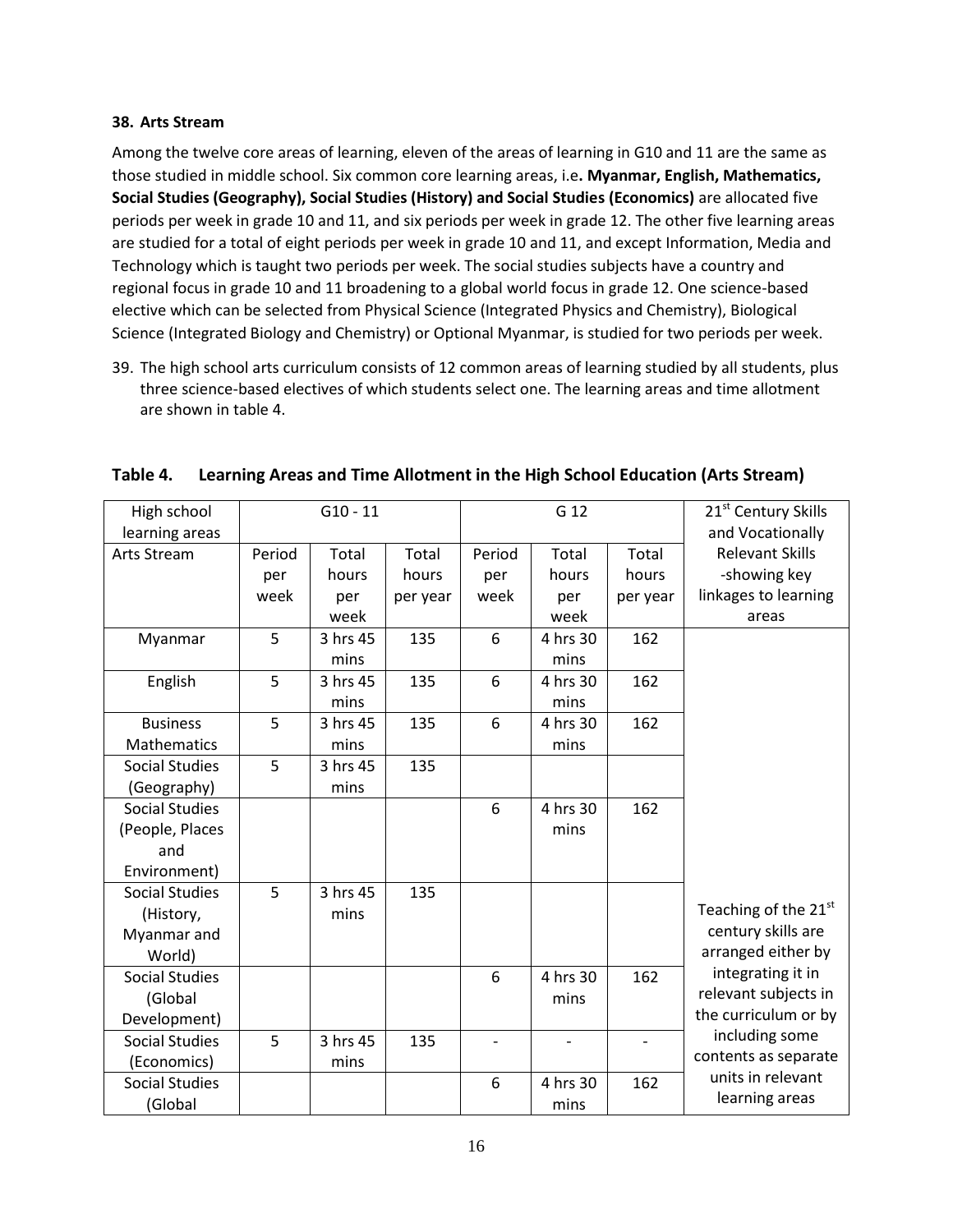| Economy)                                                                                   |                |                                                                 |     |                          |                              |                                       |                                                                               |  |
|--------------------------------------------------------------------------------------------|----------------|-----------------------------------------------------------------|-----|--------------------------|------------------------------|---------------------------------------|-------------------------------------------------------------------------------|--|
| Life Skills                                                                                | 1              | 45 mins                                                         | 27  |                          |                              |                                       |                                                                               |  |
| Physical                                                                                   | $\mathbf 1$    | 45 mins                                                         | 27  |                          |                              |                                       |                                                                               |  |
| Education                                                                                  |                |                                                                 |     |                          |                              |                                       |                                                                               |  |
| Aesthetics                                                                                 | $\mathbf 1$    | 45 mins                                                         | 27  |                          |                              | $\overline{\phantom{a}}$              |                                                                               |  |
| (Music and Art)                                                                            |                |                                                                 |     |                          |                              |                                       |                                                                               |  |
| <b>Moral and Civics</b>                                                                    | $\mathbf{1}$   | 45 mins                                                         | 27  | $\overline{\phantom{0}}$ | $\blacksquare$               | $\overline{\phantom{a}}$              |                                                                               |  |
| To select one elective                                                                     |                |                                                                 |     |                          |                              |                                       |                                                                               |  |
| Physics                                                                                    | $\overline{2}$ | 1 hr 30                                                         | 54  | $\overline{2}$           | 1 hr 30                      | 54                                    |                                                                               |  |
| (integrated                                                                                |                | mins                                                            |     |                          | mins                         |                                       |                                                                               |  |
| Physics and                                                                                |                |                                                                 |     |                          |                              |                                       |                                                                               |  |
| Chemistry)                                                                                 |                |                                                                 |     |                          |                              |                                       |                                                                               |  |
| Biology                                                                                    | $\overline{2}$ | 1 hr 30                                                         | 54  | $\overline{2}$           | 1 hr 30                      | 54                                    |                                                                               |  |
| (integrated                                                                                |                | mins                                                            |     |                          | mins                         |                                       |                                                                               |  |
| <b>Biology and</b>                                                                         |                |                                                                 |     |                          |                              |                                       |                                                                               |  |
| Chemistry)                                                                                 |                |                                                                 |     |                          |                              |                                       |                                                                               |  |
| Optional                                                                                   | $\overline{2}$ | 1 hr 30                                                         | 54  | $\overline{2}$           | 1 hr 30                      | 54                                    |                                                                               |  |
| Myanmar                                                                                    |                | mins                                                            |     |                          | mins                         |                                       |                                                                               |  |
| Total                                                                                      | 36             | 27 hrs                                                          | 972 | 38                       | 27 hrs                       | 1026                                  |                                                                               |  |
| Local Curriculum                                                                           |                |                                                                 |     |                          |                              |                                       | Ethnic language<br>$\bullet$                                                  |  |
|                                                                                            |                |                                                                 |     |                          |                              |                                       | and culture                                                                   |  |
| (Employability                                                                             |                | 4 instructional hours per                                       |     |                          | <b>Basic Information and</b> | Career skills<br>٠                    |                                                                               |  |
| and Personal                                                                               |                | week,                                                           |     |                          | communication technology,    | Basic computer<br>$\bullet$           |                                                                               |  |
| Development)                                                                               |                | There must be no more than                                      |     |                          |                              | skills                                |                                                                               |  |
|                                                                                            |                | 108 instructional hours per                                     |     |                          | 2 instructional hours per    | <b>Basic information</b><br>$\bullet$ |                                                                               |  |
|                                                                                            |                | year.                                                           |     |                          | week,                        |                                       | and                                                                           |  |
|                                                                                            |                |                                                                 |     |                          | 54 instructional hours per   | communication<br>technology           |                                                                               |  |
|                                                                                            |                |                                                                 |     |                          | year                         |                                       | Agriculture<br>٠                                                              |  |
|                                                                                            |                |                                                                 |     |                          |                              |                                       | Home<br>$\bullet$                                                             |  |
|                                                                                            |                |                                                                 |     |                          |                              |                                       | management skills                                                             |  |
|                                                                                            |                |                                                                 |     |                          |                              |                                       |                                                                               |  |
|                                                                                            |                |                                                                 |     |                          |                              |                                       | Above-mentioned                                                               |  |
|                                                                                            |                |                                                                 |     |                          |                              |                                       | subjects are planned to                                                       |  |
|                                                                                            |                |                                                                 |     |                          |                              |                                       | be taught in<br>accordance with the                                           |  |
|                                                                                            |                |                                                                 |     |                          |                              |                                       | local needs in Grade 10                                                       |  |
|                                                                                            |                |                                                                 |     |                          |                              |                                       | and Grade 11.                                                                 |  |
| Total                                                                                      |                | A total of 1080 instructional hours for high school level       |     |                          |                              |                                       |                                                                               |  |
| instructional                                                                              |                |                                                                 |     |                          |                              |                                       |                                                                               |  |
| hours                                                                                      |                |                                                                 |     |                          |                              |                                       |                                                                               |  |
| Practical                                                                                  |                |                                                                 |     |                          |                              |                                       | There must not be more than 60 hours per year for 'School Council activities' |  |
| Education                                                                                  |                | performed outside school hours and 'Interest Group activities'. |     |                          |                              |                                       |                                                                               |  |
| Development                                                                                |                |                                                                 |     |                          |                              |                                       |                                                                               |  |
| Activities                                                                                 |                |                                                                 |     |                          |                              |                                       |                                                                               |  |
|                                                                                            |                |                                                                 |     |                          |                              |                                       |                                                                               |  |
| There must be no more than 1140 hours per year for the high school education (Arts Stream) |                |                                                                 |     |                          |                              |                                       |                                                                               |  |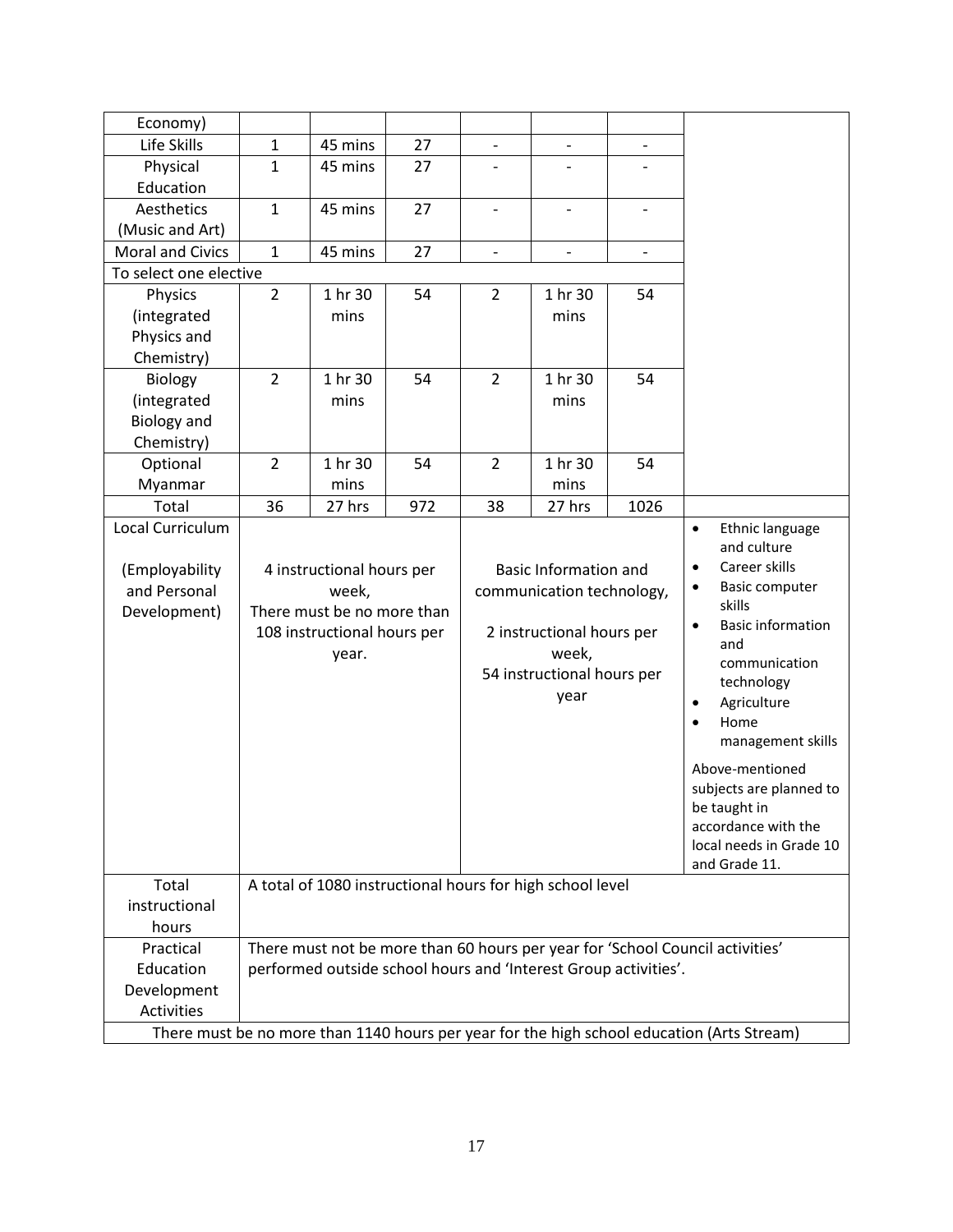#### **40. Local Curriculum**

Local Curriculum is a period that individual states/regions, townships or schools can decide in consideration of their local educational needs. In implementing local curriculum, some contents are taught across the subjects while other contents are taught in individual subjects. The main contents dealt in the local curriculum are ethnic languages, their histories and traditional cultures, local economic condition, agricultural businesses, basic information and communication technology, and basic computer skills. The contents most suitable for the local needs are to be chosen for teaching learning.

- 41. In arranging so, the local curriculum should be given not more than 4 periods per week and 180 hours per year for G10 and 11, and not more than 2 periods per week and 54 periods per year for G12.
- 42. The development of the Local Curriculum including contents, textbooks, teaching and learning materials, pedagogical approaches, evaluation and so on must be taken responsibility by State or Regional governments.

#### **43. Teaching Learning Approaches**

A **competency-based** approach to teaching and learning will be introduced into middle school teaching and learning, as the new secondary curriculum is introduced grade by grade in the period. Teachers will be selective in their use of a variety of teaching methods as appropriate to each subject and lesson. Teachers should be well prepared with lesson plans that describe the intended objectives and outcomes for each lesson. Each lesson will provide continuity, building on students' prior learning.

#### **44. Assessment**

Assessment in high school grades will include both formative and summative assessment. Formative assessment will enable teachers and students to monitor and improve their learning achievement by identifying areas of strength and weakness. Summative assessment will enable teachers and students to evaluate their achievement at the end of an instructional period. The assessment on the achievements of middle school students will be made in the following four steps.

#### **(a) Classroom-level assessment**

In the classroom-level assessment, formative assessment is applied by using a written exam, giving homework, or observing activities at the end of each lesson.

#### **(b) School-level assessment**

First and second term-tests and a year-end exam are conducted for each grade as the school-level assessment. Depending on the results of these three tests as well as the classroom-level assessment, students will be promoted to the following grade.

#### **(c) Assessment at the completion of each basic education level**

Assessments at the completion of the high school level of basic education are conducted yearly by using a written exam held at central level. The exam at the completion of high school education which assesses how much students achieved objectives of the high school education is conducted at the Central level **(translator's note; board of examination is omitted)**. The graduates will be awarded the